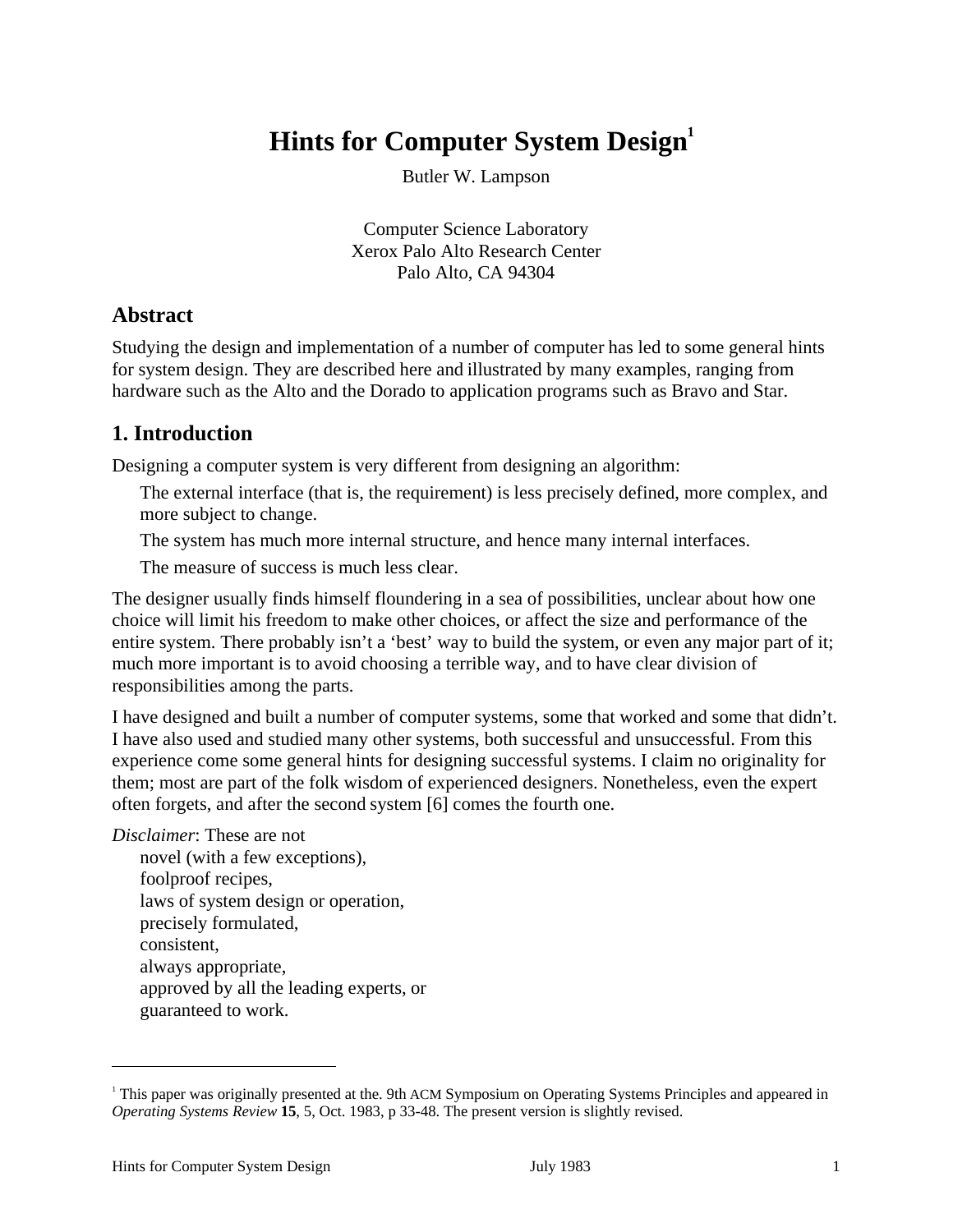They are just hints. Some are quite general and vague; others are specific techniques which are more widely applicable than many people know. Both the hints and the illustrative examples are necessarily oversimplified. Many are controversial.

I have tried to avoid exhortations to modularity, methodologies for top-down, bottom-up, or iterative design, techniques for data abstraction, and other schemes that have already been widely disseminated. Sometimes I have pointed out pitfalls in the reckless application of popular methods for system design.

The hints are illustrated by a number of examples, mostly drawn from systems I have worked on. They range from hardware such as the Ethernet local area network and the Alto and Dorado personal computers, through operating systems such as the SDS 940 and the Alto operating system and programming systems such as Lisp and Mesa, to application programs such as the Bravo editor and the Star office system and network servers such as the Dover printer and the Grapevine mail system. I have tried to avoid the most obvious examples in favor of others which show unexpected uses for some well-known methods. There are references for nearly all the specific examples but for only a few of the ideas; many of these are part of the folklore, and it would take a lot of work to track down their multiple sources.

### *And these few precepts in thy memory Look thou character.*

It seemed appropriate to decorate a guide to the doubtful process of system design with quotations from *Hamlet.* Unless otherwise indicated, they are taken from Polonius' advice to Laertes (I iii 58-82). Some quotations are from other sources, as noted. Each one is intended to apply to the text which follows it.

Each hint is summarized by a slogan that when properly interpreted reveals the essence of the hint. Figure 1 organizes the slogans along two axes:

*Why* it helps in making a good system: with functionality (does it work?), speed (is it fast enough?), or fault-tolerance (does it keep working?).

*Where* in the system design it helps: in ensuring completeness, in choosing interfaces, or in devising implementations.

Fat lines connect repetitions of the same slogan, and thin lines connect related slogans.

The body of the paper is in three sections, according to the *why* headings: functionality (section 2), speed (section 3), and fault-tolerance (section 4).

# **2. Functionality**

The most important hints, and the vaguest, have to do with obtaining the right functionality from a system, that is, with getting it to do the things you want it to do. Most of these hints depend on the notion of an *interface* that separates an *implementation* of some abstraction from the *clients* who use the abstraction. The interface between two programs consists of the set of assumptions that each programmer needs to make about the other program in order to demonstrate the correctness of his program (paraphrased from [5]). Defining interfaces is the most important part of system design. Usually it is also the most difficult, since the interface design must satisfy three conflicting requirements: an interface should be simple, it should be complete, and it should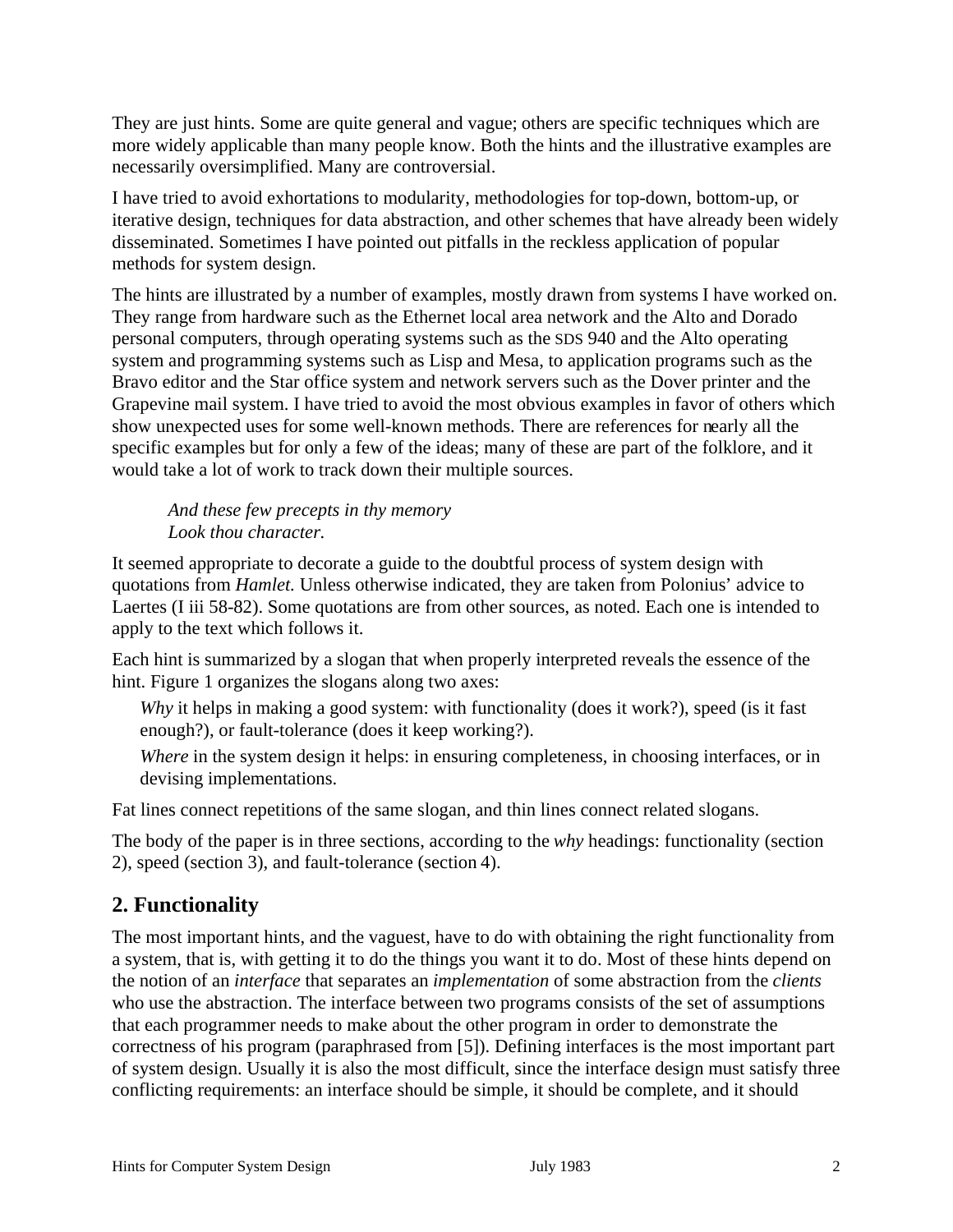| Why?             | Functionality                                                                                                                                                                            | <b>Speed</b>                                                                                                                                                                                                                                                                                                                                                                                                                                                                                                           | Fault-tolerance                                  |
|------------------|------------------------------------------------------------------------------------------------------------------------------------------------------------------------------------------|------------------------------------------------------------------------------------------------------------------------------------------------------------------------------------------------------------------------------------------------------------------------------------------------------------------------------------------------------------------------------------------------------------------------------------------------------------------------------------------------------------------------|--------------------------------------------------|
|                  | Does it work?                                                                                                                                                                            | Is it fast enough?                                                                                                                                                                                                                                                                                                                                                                                                                                                                                                     | Does it keep working?                            |
| Where?           |                                                                                                                                                                                          |                                                                                                                                                                                                                                                                                                                                                                                                                                                                                                                        |                                                  |
| Completeness     | Separate normal and —<br>worst case                                                                                                                                                      | Shed load<br>End-to-end —<br>Safety first                                                                                                                                                                                                                                                                                                                                                                                                                                                                              | End-to-end                                       |
| <i>Interface</i> | Do one thing well:<br>Don't generalize<br>Get it right<br>Don't hide power<br>Use procedure arguments<br>Leave it to the client<br>Keep basic interfaces stable<br>Keep a place to stand | Make it fast $-$<br>Split resources<br>Static analysis<br>Dynamic translation                                                                                                                                                                                                                                                                                                                                                                                                                                          | End-to-end<br>Log updates<br>Make actions atomic |
| Implementation   | Plan to throw one away<br>Keep secrets<br>Use a good idea again<br>Divide and conquer                                                                                                    | Cache answers<br>Use hints $\frac{1}{\sqrt{1-\frac{1}{2}}\cdot\sqrt{1-\frac{1}{2}}\cdot\sqrt{1-\frac{1}{2}}\cdot\sqrt{1-\frac{1}{2}}\cdot\sqrt{1-\frac{1}{2}}\cdot\sqrt{1-\frac{1}{2}}\cdot\sqrt{1-\frac{1}{2}}\cdot\sqrt{1-\frac{1}{2}}\cdot\sqrt{1-\frac{1}{2}}\cdot\sqrt{1-\frac{1}{2}}\cdot\sqrt{1-\frac{1}{2}}\cdot\sqrt{1-\frac{1}{2}}\cdot\sqrt{1-\frac{1}{2}}\cdot\sqrt{1-\frac{1}{2}}\cdot\sqrt{1-\frac{1}{2}}\cdot\sqrt{1-\frac{1}{2$<br>Use brute force<br>Compute in background<br><b>Batch processing</b> | Make actions atomic<br>Use hints                 |

Figure 1: Summary of the slogans

admit a sufficiently small and fast implementation. Alas, all too often the assumptions embodied in an interface turn out to be misconceptions instead. Parnas' classic paper [38] and a more recent one on device interfaces [5] offer excellent practical advice on this subject.

The main reason interfaces are difficult to design is that each interface is a small programming language: it defines a set of objects and the operations that can be used to manipulate the objects. Concrete syntax is not an issue, but every other aspect of programming language design is present. Hoare's hints on language design [19] can thus be read as a supplement to this paper.

### **2.1 Keep it simple**

*Perfection is reached not when there is no longer anything to add, but when there is no longer anything to take away.* (A. Saint-Exupery*)*

*Those friends thou hast, and their adoption tried, Grapple them unto thy soul with hoops of steel; But do not dull thy palm with entertainment Of each new-hatch'd unfledg'd comrade.*

• *Do one thing at a time, and do it well*. An interface should capture the *minimum* essentials of an abstraction. *Don't generalize*; generalizations are generally wrong.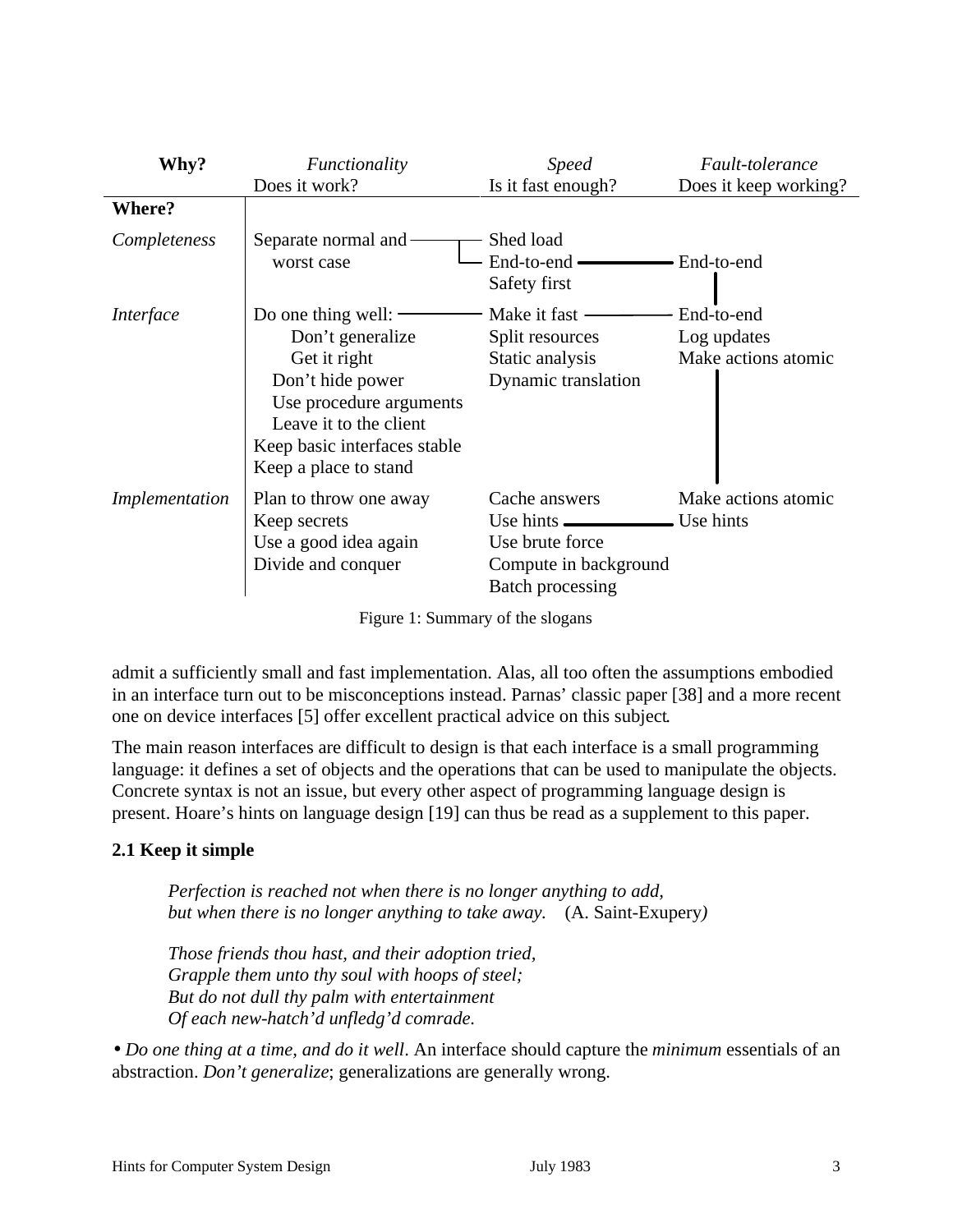### *We are faced with an insurmountable opportunity.* (W. Kelley)

When an interface undertakes to do too much its implementation will probably be large, slow and complicated. An interface is a contract to deliver a certain amount of service; clients of the interface depend on the contract, which is usually documented in the interface specification. They also depend on incurring a reasonable cost (in time or other scarce resources) for using the interface; the definition of 'reasonable' is usually not documented anywhere. If there are six levels of abstraction, and each costs 50% more than is 'reasonable', the service delivered at the top will miss by more than a factor of 10.

| KISS: Keep It Simple, Stupid. (Anonymous) |              |
|-------------------------------------------|--------------|
| If in doubt, leave if out.                | (Anonymous)  |
| Exterminate features.                     | (C. Thacker) |

On the other hand,

*Everything should be made as simple as possible, but no simpler.* (A. Einstein)

Thus, service must have a fairly predictable cost, and the interface must not promise *more than the implementer knows how to deliver.* Especially, it should not promise features needed by only a few clients, unless the implementer knows how to provide them without penalizing others. A better implementer, or one who comes along ten years later when the problem is better understood, might be able to deliver, but unless *the one you have* can do so, it is wise to reduce your aspirations.

For example, PL/1 got into serious trouble by attempting to provide consistent meanings for a large number of generic operations across a wide variety of data types. Early implementations tended to handle all the cases inefficiently, but even with the optimizing compilers of 15 years later, it is hard for the programmer to tell what will be fast and what will be slow [31]. A language like Pascal or C is much easier to use, because every construct has a roughly constant cost that is independent of context or arguments, and in fact most constructs have about the same cost.

Of course, these observations apply most strongly to interfaces that clients use heavily, such as virtual memory, files, display handling, or arithmetic. It is all right to sacrifice some performance for functionality in a seldom used interface such as password checking, interpreting user commands, or printing 72 point characters. (What this really means is that though the cost must still be predictable, it can be many times the minimum achievable cost.) And such cautious rules don't apply to research whose object is learning how to make better implementations. But since research may well fail, others mustn't depend on its success.

### *Algol 60 was not only an improvement on its predecessors, but also on nearly all its successors.* (C. Hoare)

Examples of offering too much are legion. The Alto operating system [29] has an ordinary read/write-*n*-bytes interface to files, and was extended for Interlisp-D [7] with an ordinary paging system that stores each virtual page on a dedicated disk page. Both have small implementations (about 900 lines of code for files, 500 for paging) and are fast (a page fault takes one disk access and has a constant computing cost that is a small fraction of the disk access time, and the client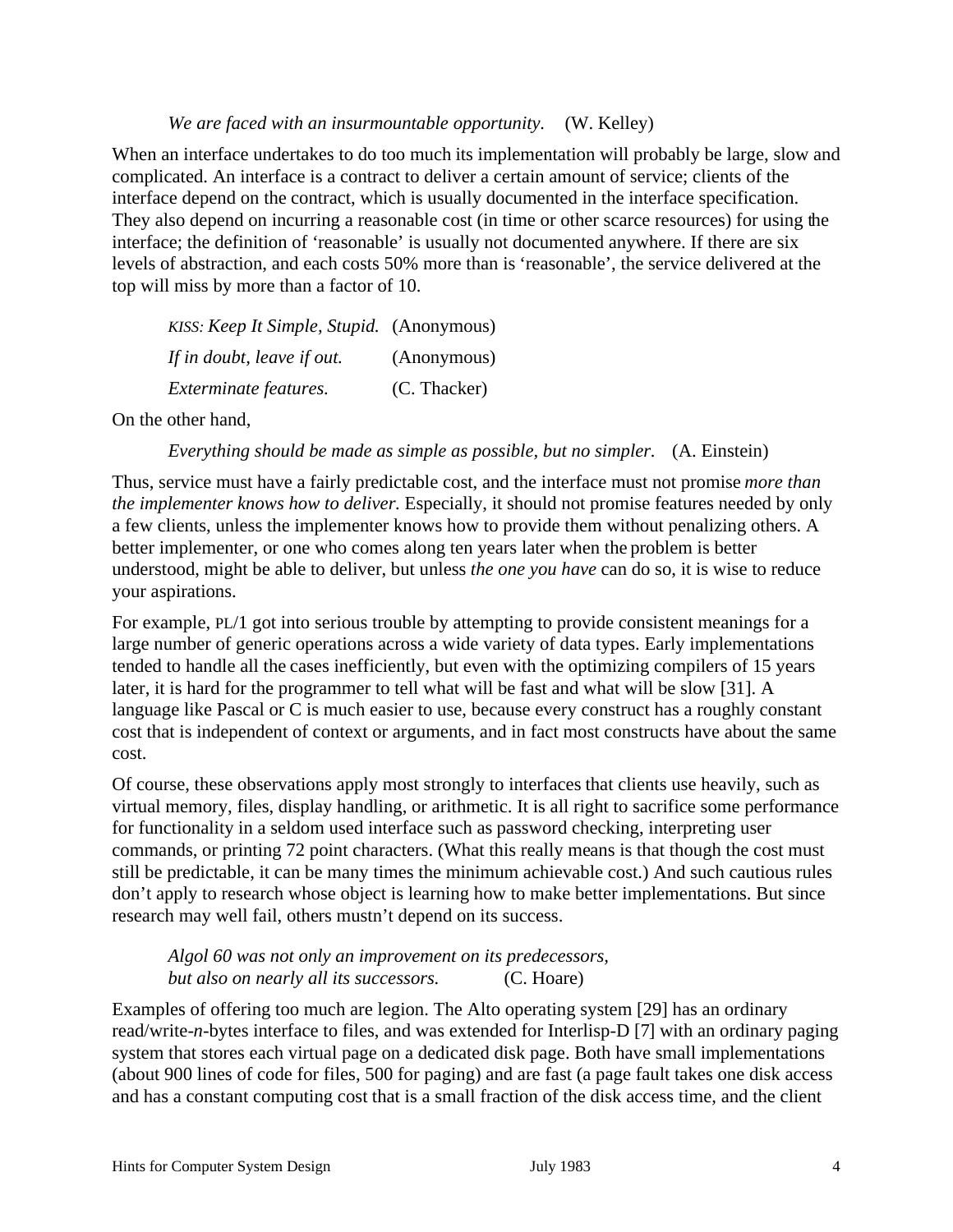can fairly easily run the disk at full speed). The Pilot system [42] which succeeded the Alto OS follows Multics and several other systems in allowing virtual pages to be mapped to file pages, thus subsuming file input/output within the virtual memory system. The implementation is much larger (about 11,000 lines of code) and slower (it often incurs two disk accesses to handle a page fault and cannot run the disk at full speed). The extra functionality is bought at a high price.

This is not to say that a good implementation of this interface is impossible, merely that it is hard. This system was designed and coded by several highly competent and experienced people. Part of the problem is avoiding circularity: the file system would like to use the virtual memory, but virtual memory depends on files. Quite general ways are known to solve this problem [22], but they are tricky and easily lead to greater cost and complexity in the normal case.

*And, in this upshot, purposes mistook Fall'n on th' inventors' heads.* (V ii 387)

Another example illustrates how easily generality can lead to unexpected complexity. The Tenex system [2] has the following innocent-looking combination of features:

It reports a reference to an unassigned virtual page by a trap to the user program.

A system call is viewed as a machine instruction for an extended machine, and any reference it makes to an unassigned virtual page is thus similarly reported to the user program.

Large arguments to system calls, including strings, are passed by reference.

There is a system call CONNECT to obtain access to another directory; one of its arguments is a string containing the password for the directory. If the password is wrong, the call fails after a three second delay, to prevent guessing passwords at high speed.

CONNECT is implemented by a loop of the form

```
for i := 0 to Length(directoryPassword) do
   if directoryPassword[i] \neq passwordArgument[i] then
          Wait three seconds; return BadPassword
   end if
```
**end loop**;

connect to directory; return *Success*

The following trick finds a password of length  $n$  in  $64n$  tries on the average, rather than  $128$ <sup>n</sup>/2 (Tenex uses 7 bit characters in strings). Arrange the *passwordArgument* so that its first character is the last character of a page and the next page is unassigned, and try each possible character as the first. If CONNECT reports *BadPassword,* the guess was wrong; if the system reports a reference to an unassigned page, it was correct. Now arrange the *passwordArgument* so that its second character is the last character of the page, and proceed in the obvious way.

This obscure and amusing bug went unnoticed by the designers because the interface provided by a Tenex system call is quite complex: it includes the possibility of a reported reference to an unassigned page. Or looked at another way, the interface provided by an ordinary memory reference instruction in system code is quite complex: it includes the possibility that an improper reference will be reported to the client without any chance for the system code to get control first.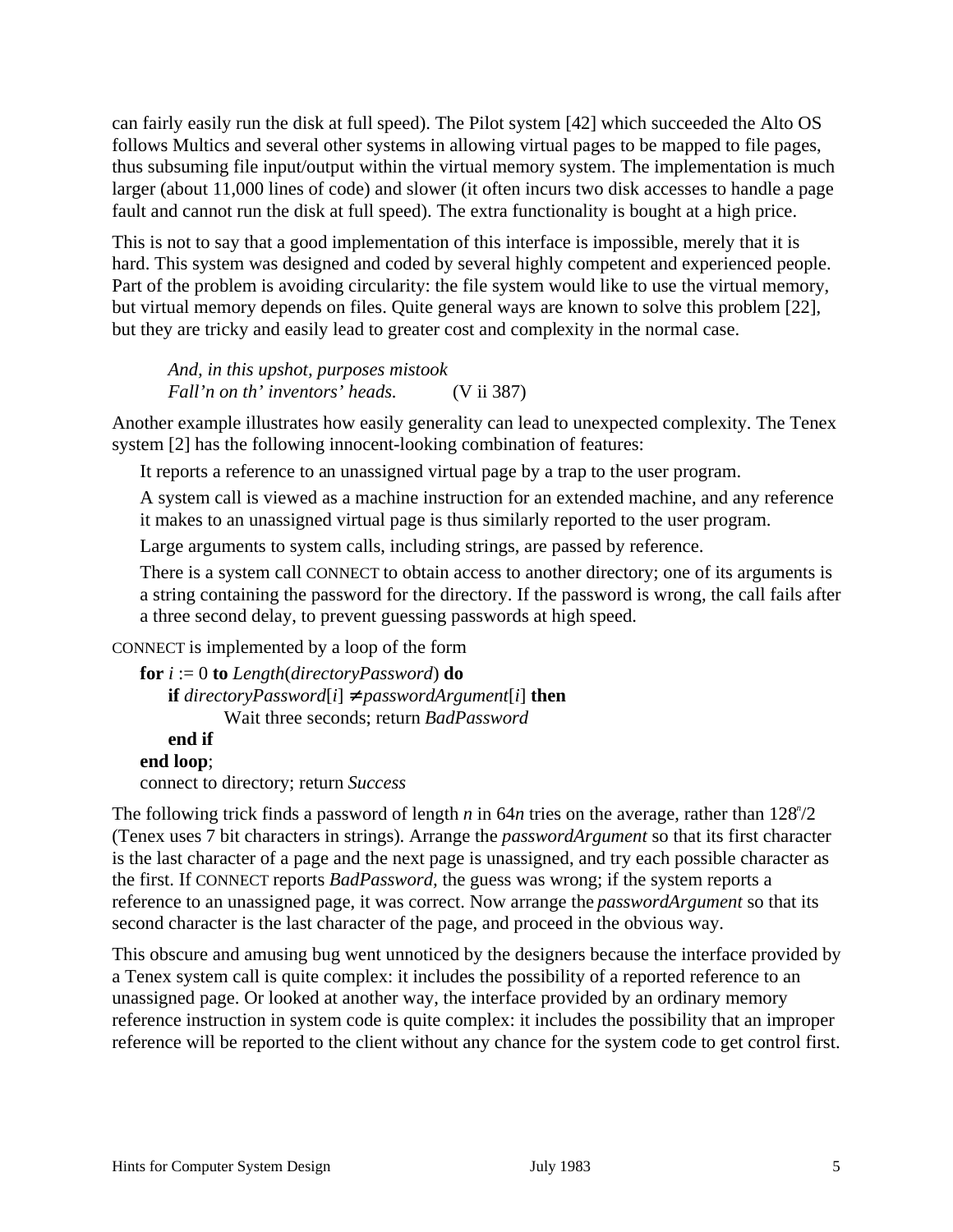*An engineer is a man who can do for a dime what any fool can do for a dollar.* (Anonymous)

At times, however, it's worth a lot of work to make a fast implementation of a clean and powerful interface. If the interface is used widely enough, the effort put into designing and tuning the implementation can pay off many times over. But do this only for an interface whose importance is already known from existing uses. And be sure that you know how to make it fast.

For example, the *BitBlt* or *RasterOp* interface for manipulating raster images [21, 37] was devised by Dan Ingalls after several years of experimenting with the Alto's high-resolution interactive display. Its implementation costs about as much microcode as the entire emulator for the Alto's standard instruction set and required a lot of skill and experience to construct. But the performance is nearly as good as the special-purpose character-to-raster operations that preceded it, and its simplicity and generality have made it much easier to build display applications.

The Dorado memory system [8] contains a cache and a separate high-bandwidth path for fast input/output. It provides a cache read or write in every 64 ns cycle, together with 500 MBits/second of I/O bandwidth, virtual addressing from both cache and I/O, and no special cases for the microprogrammer to worry about. However, the implementation takes 850 MSI chips and consumed several man-years of design time. This could only be justified by extensive prior experience (30 years!) with this interface, and the knowledge that memory access is usually the limiting factor in performance. Even so, it seems in retrospect that the high I/O bandwidth is not worth the cost; it is used mainly for displays, and a dual-ported frame buffer would almost certainly be better.

Finally, lest this advice seem too easy to take,

• Get it right. Neither abstraction nor simplicity is a substitute for getting it right. In fact, abstraction can be a source of severe difficulties, as this cautionary tale shows. Word processing and office information systems usually have provision for embedding named fields in the documents they handle. For example, a form letter might have 'address' and 'salutation' fields. Usually a document is represented as a sequence of characters, and a field is encoded by something like {*name*: *contents*}. Among other operations, there is a procedure *FindNamedField* that finds the field with a given name. One major commercial system for some time used a *FindNamedField* procedure that ran in time  $O(n^2)$ , where *n* is the length of the document. This remarkable result was achieved by first writing a procedure *FindIthField* to find the *i*th field (which must take time  $O(n)$  if there is no auxiliary data structure), and then implementing *FindNamedField*(*name*) with the very natural program

**for** *i* := 0 to *numberofFields* **do** *FindIthField*; if its name is *name* then exit **end loop**

Once the (unwisely chosen) abstraction *FindIthField* is available, only a lively awareness of its cost will avoid this disaster. Of course, this is not an argument against abstraction, but it is well to be aware of its dangers.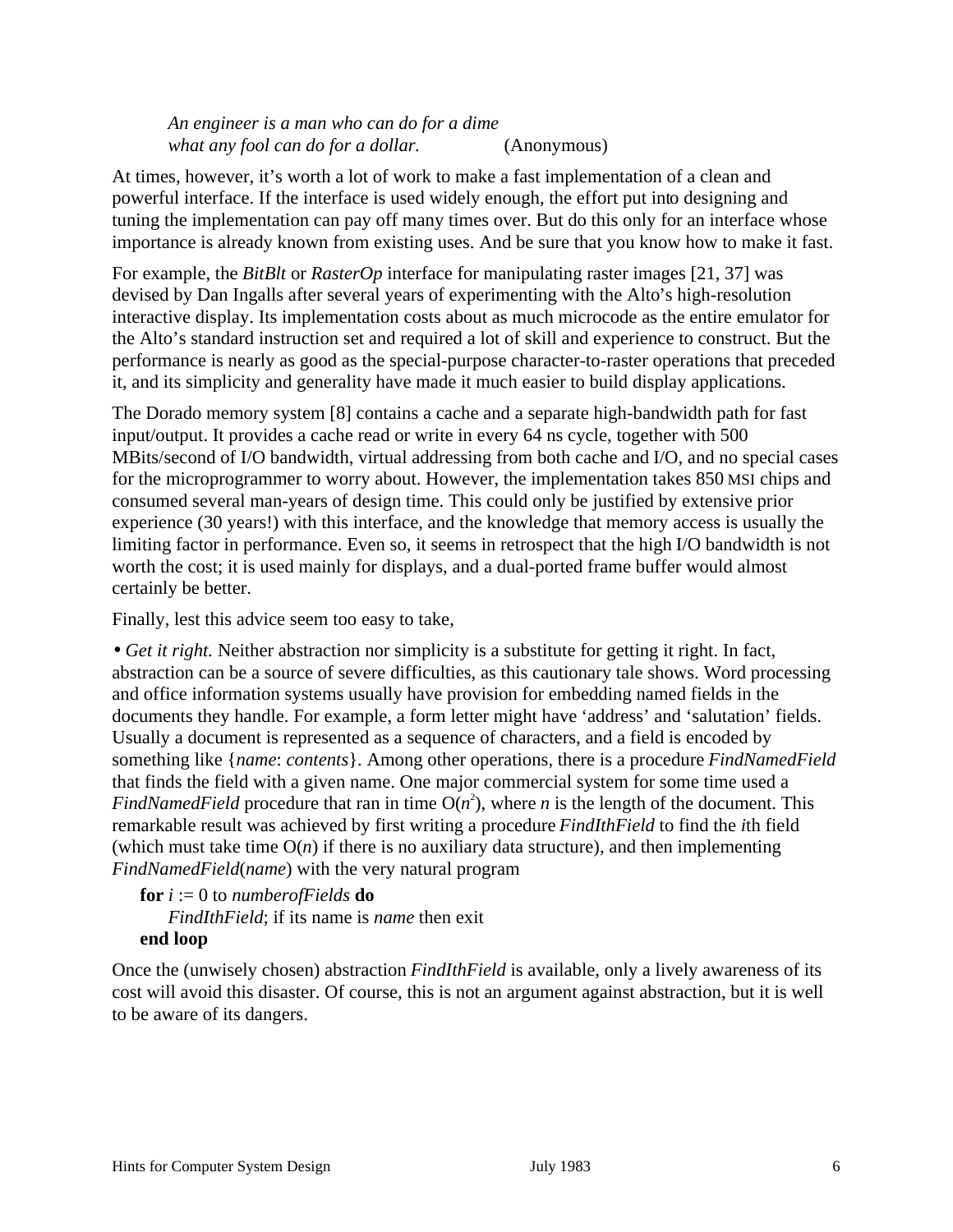### **2.2 Corollaries**

The rule about simplicity and generalization has many interesting corollaries.

*Costly thy habit as thy purse can buy, But not express'd in fancy; rich, not gaudy.*

• *Make it fast*, rather than general or powerful. If it's fast, the client can program the function it wants, and another client can program some other function. It is much better to have basic operations executed quickly than more powerful ones that are slower (of course, a fast, powerful operation is best, if you know how to get it). The trouble with slow, powerful operations is that the client who doesn't want the power pays more for the basic function. Usually it turns out that the powerful operation is not the right one.

*Had I but time (as this fell sergeant, death, Is strict in his arrest) O, I could tell you — But let it be.* (V ii 339)

For example, many studies (such as [23, 51, 52]) have shown that programs spend most of their time doing very simple things: loads, stores, tests for equality, adding one. Machines like the 801 [41] or the RISC [39] with instructions that do these simple operations quickly can run programs faster (for the same amount of hardware) than machines like the VAX with more general and powerful instructions that take longer in the simple cases. It is easy to lose a factor of two in the running time of a program, with the same amount of hardware in the implementation. Machines with still more grandiose ideas about what the client needs do even worse [18].

To find the places where time is being spent in a large system, it is necessary to have measurement tools that will pinpoint the time-consuming code. Few systems are well enough understood to be properly tuned without such tools; it is normal for 80% of the time to be spent in 20% of the code, but *a priori* analysis or intuition usually can't find the 20% with any certainty. The performance tuning of Interlisp-D sped it up by a factor of 10 using one set of effective tools [7].

• *Don't hide power*. This slogan is closely related to the last one. When a low level of abstraction allows something to be done quickly, higher levels should not bury this power inside something more general. The purpose of abstractions is to conceal *undesirable* properties; desirable ones should not be hidden. Sometimes, of course, an abstraction is multiplexing a resource, and this necessarily has some cost. But it should be possible to deliver all or nearly all of it to a single client with only slight loss of performance.

For example, the Alto disk hardware [53] can transfer a full cylinder at disk speed. The basic file system [29] can transfer successive file pages to client memory at full disk speed, with time for the client to do some computing on each sector; thus with a few sectors of buffering the entire disk can be scanned at disk speed. This facility has been used to write a variety of applications, ranging from a scavenger that reconstructs a broken file system, to programs that search files for substrings that match a pattern. The stream level of the file system can read or write *n* bytes to or from client memory; any portions of the *n* bytes that occupy full disk sectors are transferred at full disk speed. Loaders, compilers, editors and many other programs depend for their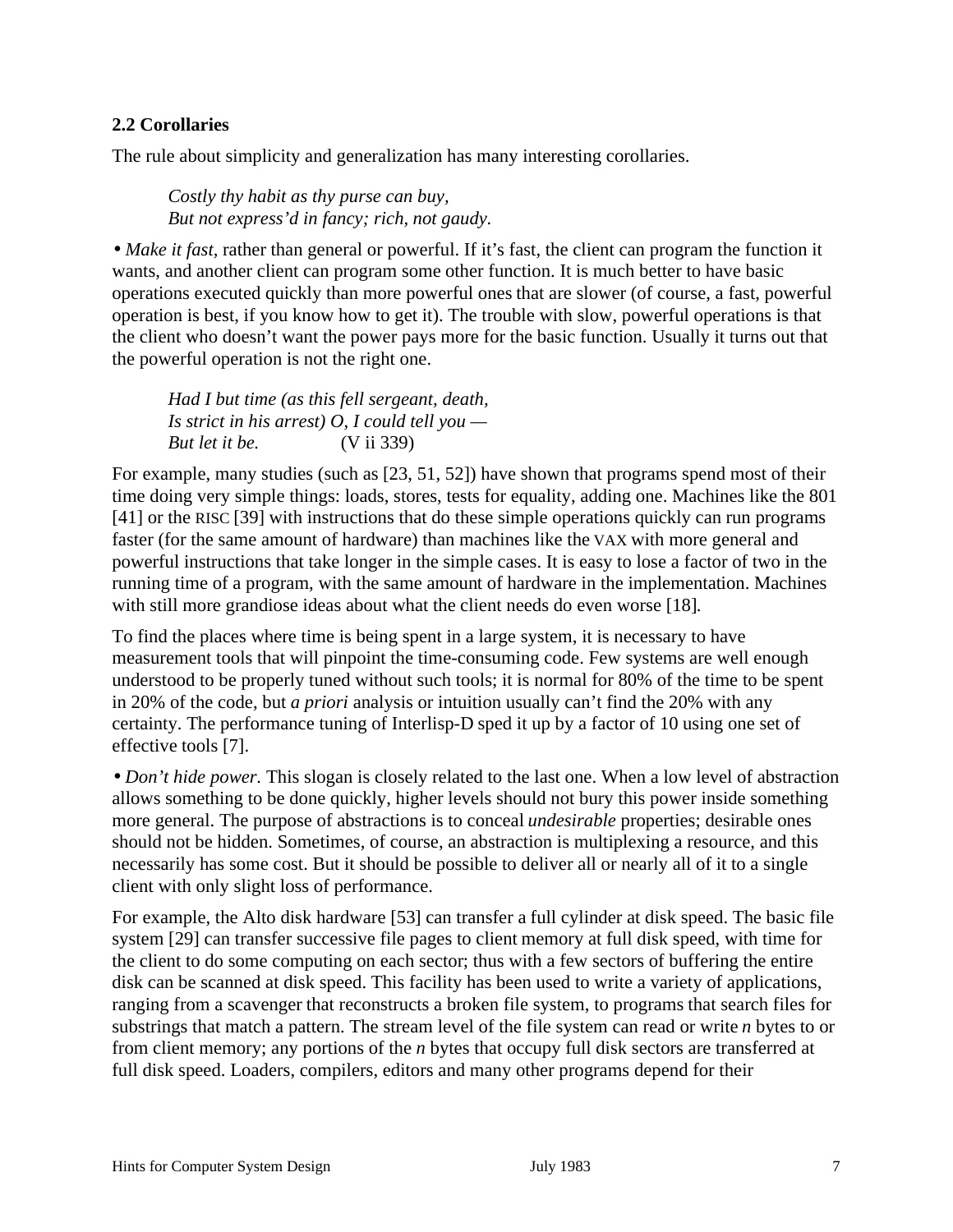performance on this ability to read large files quickly. At this level the client gives up the facility to see the pages as they arrive; this is the only price paid for the higher level of abstraction.

• *Use procedure arguments* to provide flexibility in an interface. They can be restricted or encoded in various ways if necessary for protection or portability. This technique can greatly simplify an interface, eliminating a jumble of parameters that amount to a small programming language. A simple example is an enumeration procedure that returns all the elements of a set satisfying some property. The cleanest interface allows the client to pass a filter procedure that tests for the property, rather than defining a special language of patterns or whatever.

But this theme has many variations. A more interesting example is the Spy system monitoring facility in the 940 system at Berkeley [10], which allows an untrusted user program to plant patches in the code of the supervisor. A patch is coded in machine language, but the operation that installs it checks that it does no wild branches, contains no loops, is not too long, and stores only into a designated region of memory dedicated to collecting statistics. Using the Spy, the student of the system can fine-tune his measurements without any fear of breaking the system, or even perturbing its operation much.

Another unusual example that illustrates the power of this method is the FRETURN mechanism in the Cal time-sharing system for the CDC 6400 [30]. From any supervisor call *C* it is possible to make another one *CF* that executes exactly like *C* in the normal case, but sends control to a designated failure handler if *C* gives an error return. The *CF* operation can do more (for example, it can extend files on a fast, limited-capacity storage device to larger files on a slower device), but it runs as fast as *C* in the (hopefully) normal case.

It may be better to have a specialized language, however, if it is more amenable to static analysis for optimization. This is a major criterion in the design of database query languages, for example.

• *Leave it to the client.* As long as it is cheap to pass control back and forth, an interface can combine simplicity, flexibility and high performance by solving only one problem and leaving the rest to the client. For example, many parsers confine themselves to doing context free recognition and call client-supplied "semantic routines" to record the results of the parse. This has obvious advantages over always building a parse tree that the client must traverse to find out what happened.

The success of monitors [20, 25] as a synchronization device is partly due to the fact that the locking and signaling mechanisms do very little, leaving all the real work to the client programs in the monitor procedures. This simplifies the monitor implementation and keeps it fast; if the client needs buffer allocation, resource accounting or other frills, it provides these functions itself or calls other library facilities, and pays for what it needs. The fact that monitors give no control over the scheduling of processes waiting on monitor locks or condition variables, often cited as a drawback, is actually an advantage, since it leaves the client free to provide the scheduling it needs (using a separate condition variable for each class of process), without having to pay for or fight with some built-in mechanism that is unlikely to do the right thing.

The Unix system [44] encourages the building of small programs that take one or more character streams as input, produce one or more streams as output, and do one operation. When this style is imitated properly, each program has a simple interface and does one thing well, leaving the client to combine a set of such programs with its own code and achieve precisely the effect desired.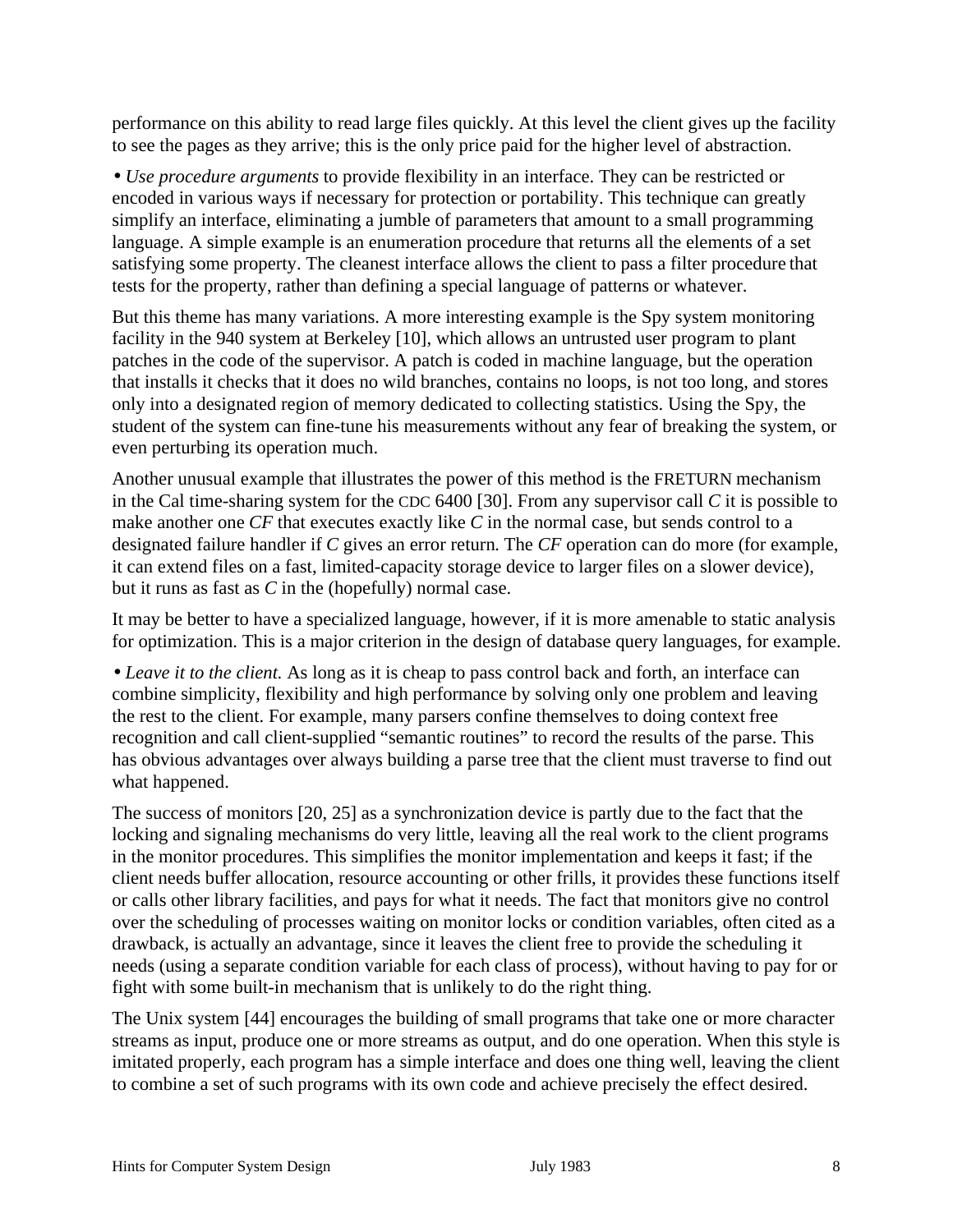The *end-to-end* slogan discussed in section 3 is another corollary of keeping it simple.

### **2.3 Continuity**

There is a constant tension between the desire to improve a design and the need for stability or continuity.

• *Keep basic interfaces stable.* Since an interface embodies assumptions that are shared by more than one part of a system, and sometimes by a great many parts, it is very desirable not to change the interface. When the system is programmed in a language without type-checking, it is nearly out of the question to change any public interface because there is no way of tracking down its clients and checking for elementary incompatibilities, such as disagreements on the number of arguments or confusion between pointers and integers. With a language like Mesa [15] that has complete type-checking and language support for interfaces, it is much easier to change an interface without causing the system to collapse. But even if type-checking can usually detect that an assumption no longer holds, a programmer must still correct the assumption. When a system grows to more than 250K lines of code the amount of change becomes intolerable; even when there is no doubt about what has to be done, it takes too long to do it. There is no choice but to break the system into smaller pieces related only by interfaces that are stable for years. Traditionally only the interface defined by a programming language or operating system kernel is this stable.

• *Keep a place to stand* if you do have to change interfaces. Here are two rather different examples to illustrate this idea. One is the compatibility package, which implements an old interface on top of a new system. This allows programs that depend on the old interface to continue working. Many new operating systems (including Tenex [2] and Cal [50]) have kept old software usable by simulating the supervisor calls of an old system (TOPS-10 and Scope, respectively). Usually these simulators need only a small amount of effort compared to the cost of reimplementing the old software, and it is not hard to get acceptable performance. At a different level, the IBM 360/370 systems provided emulation of the instruction sets of older machines like the 1401 and 7090. Taken a little further, this leads to virtual machines, which simulate (several copies of) a machine on the machine itself [9].

A rather different example is the world-swap debugger, which works by writing the real memory of the target system (the one being debugged) onto a secondary storage device and reading in the debugging system in its place. The debugger then provides its user with complete access to the target world, mapping each target memory address to the proper place on secondary storage. With care it is possible to swap the target back in and continue execution. This is somewhat clumsy, but it allows very low levels of a system to be debugged conveniently, since the debugger does not depend on the correct functioning of anything in the target except the very simple world-swap mechanism. It is especially useful during bootstrapping. There are many variations. For instance, the debugger can run on a different machine, with a small 'teledebugging' nub in the target world that can interpret *ReadWord*, *WriteWord*, *Stop* and *Go* commands arriving from the debugger over a network. Or if the target is a process in a timesharing system, the debugger can run in a different process.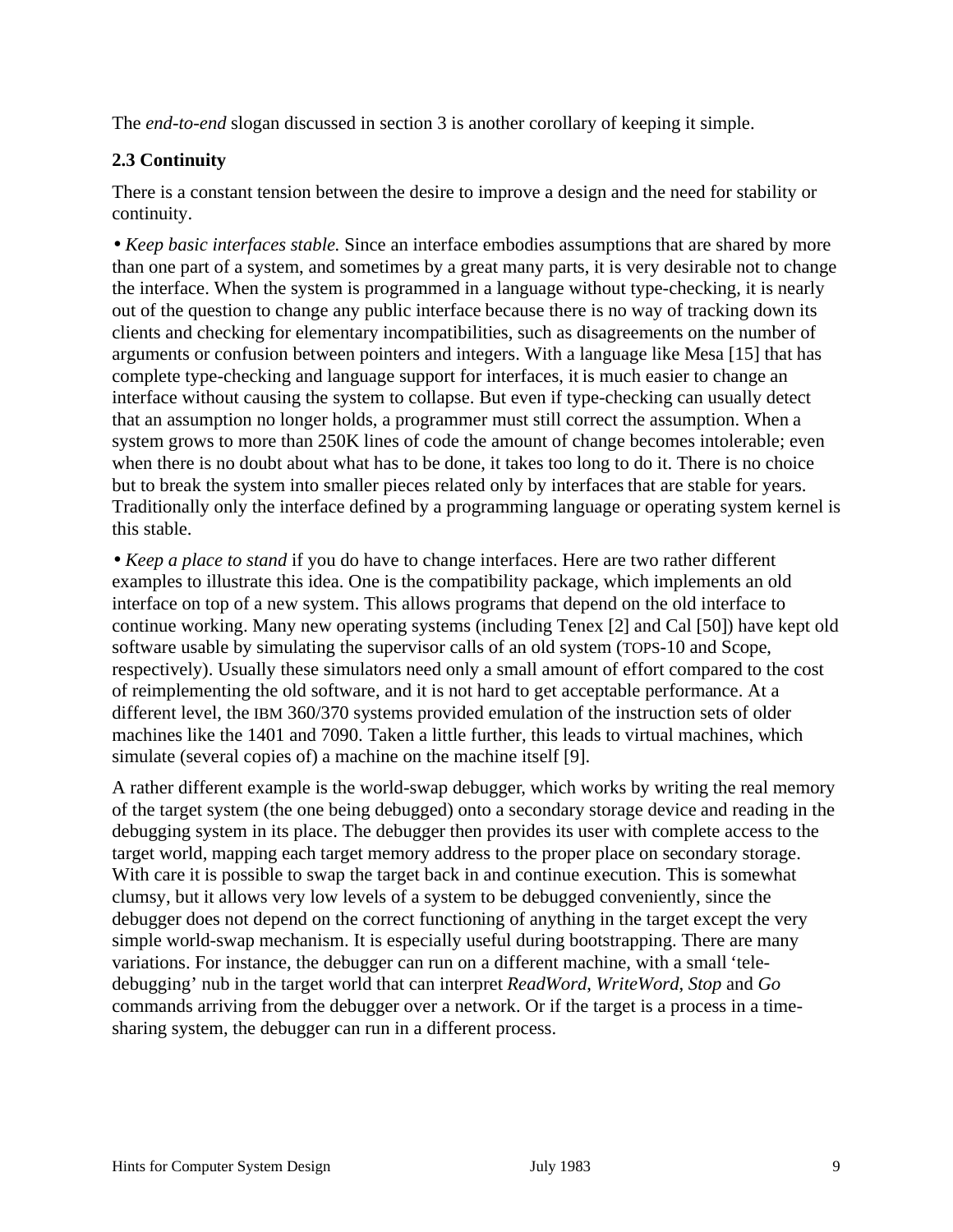### **2.4 Making implementations work**

*Perfection must be reached by degrees; she requires the slow hand of time.* (Voltaire)

• *Plan to throw one away*; you will anyhow [6]. If there is anything new about the function of a system, the first implementation will have to be redone completely to achieve a satisfactory (that is, acceptably small, fast, and maintainable) result. It costs a lot less if you plan to have a prototype. Unfortunately, sometimes two prototypes are needed, especially if there is a lot of innovation. If you are lucky you can copy a lot from a previous system; thus Tenex was based on the SDS 940 [2]. This can even work even if the previous system was too grandiose; Unix took many ideas from Multics [44].

Even when an implementation is successful, it pays to revisit old decisions as the system evolves; in particular, optimizations for particular properties of the load or the environment (memory size, for example) often come to be far from optimal.

 *Give thy thoughts no tongue, Nor any unproportion'd thought his act.*

• *Keep secrets* of the implementation. Secrets are assumptions about an implementation that client programs are not allowed to make (paraphrased from [5]). In other words, they are things that can change; the interface defines the things that cannot change (without simultaneous changes to both implementation and client). Obviously, it is easier to program and modify a system if its parts make fewer assumptions about each other. On the other hand, the system may not be easier to design—it's hard to design a good interface. And there is a tension with the desire not to hide power.

#### *An efficient program is an exercise in logical brinkmanship.* (E. Dijkstra)

There is another danger in keeping secrets. One way to improve performance is to *increase* the number of assumptions that one part of a system makes about another; the additional assumptions often allow less work to be done, sometimes a lot less. For instance, if a set of size *n* is known to be sorted, a membership test takes time log *n* rather than *n*. This technique is very important in the design of algorithms and the tuning of small modules. In a large system the ability to improve each part separately is usually more important. Striking the right balance remains an art.

#### *O throw away the worser part of it, And live the purer with the other half.* (III iv 157)

• *Divide and conquer*. This is a well known method for solving a hard problem: reduce it to several easier ones. The resulting program is usually recursive. When resources are limited the method takes a slightly different form: bite off as much as will fit, leaving the rest for another iteration.

A good example is in the Alto's Scavenger program, which scans the disk and rebuilds the index and directory structures of the file system from the file identifier and page number recorded on each disk sector [29]. A recent rewrite of this program has a phase in which it builds a data structure in main storage, with one entry for each contiguous run of disk pages that is also a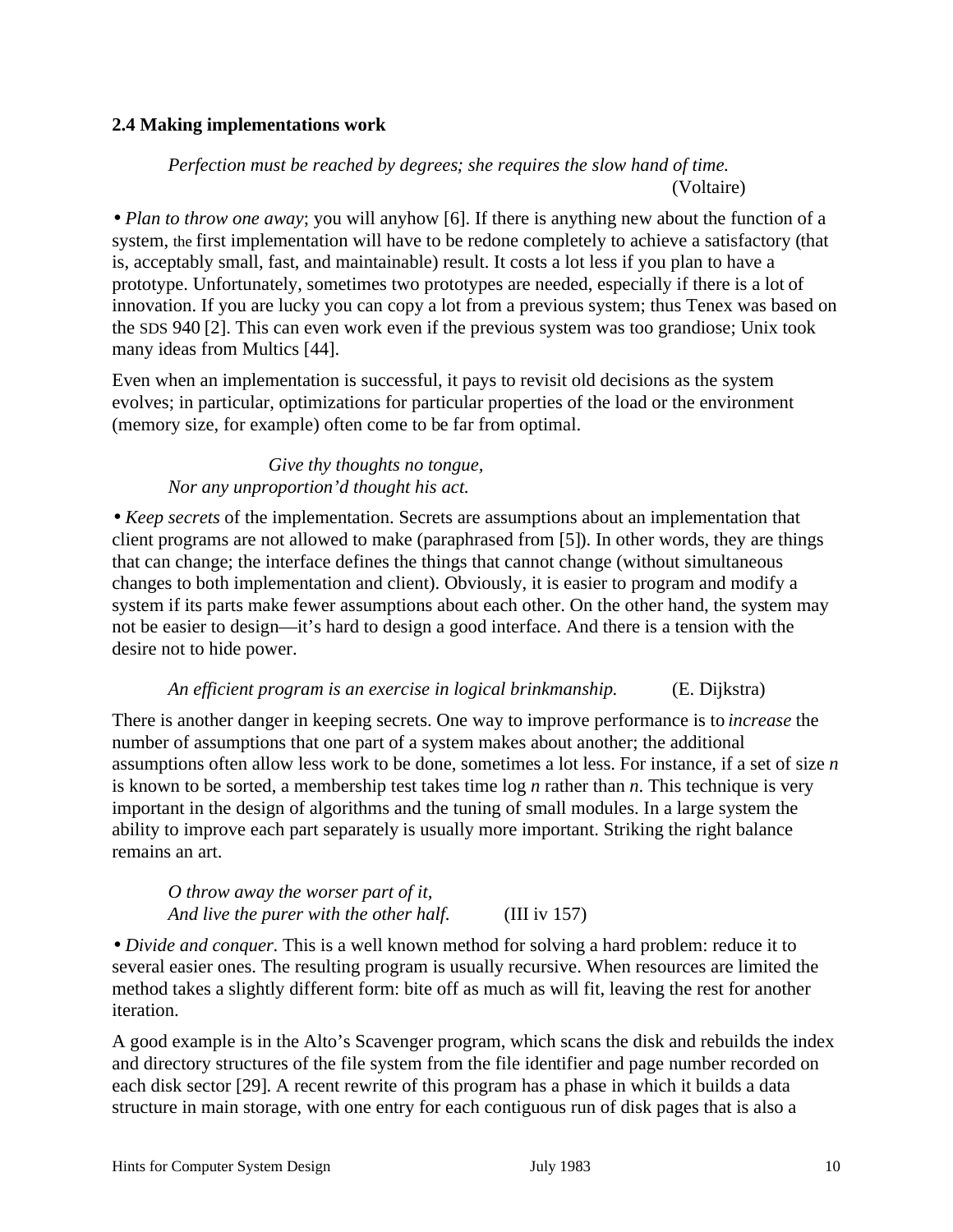contiguous set of pages in a file. Normally files are allocated more or less contiguously and this structure is not too large. If the disk is badly fragmented, however, the structure will not fit in storage. When this happens, the Scavenger discards the information for half the files and continues with the other half. After the index for these files is rebuilt, the process is repeated for the other files. If necessary the work is further subdivided; the method fails only if a single file's index won't fit.

Another interesting example arises in the Dover raster printer [26, 53], which scan-converts lists of characters and rectangles into a large  $m \times n$  array of bits, in which ones correspond to spots of ink on the paper and zeros to spots without ink. In this printer *m*=3300 and *n*=4200, so the array contains fourteen million bits and is too large to store in memory. The printer consumes bits faster than the available disks can deliver them, so the array cannot be stored on disk. Instead, the entire array is divided into  $16 \times 4200$  bit slices called bands, and the printer electronics contains two one-band buffers. The characters and rectangles are sorted into buckets, one for each band; a bucket receives the objects that start in the corresponding band. Scan conversion proceeds by filling one band buffer from its bucket, and then playing it out to the printer and zeroing it while filling the other buffer from the next bucket. Objects that spill over the edge of one band are added to the next bucket; this is the trick that allows the problem to be subdivided.

Sometimes it is convenient to artificially limit the resource, by *quantizing* it in fixed-size units; this simplifies bookkeeping and prevents one kind of fragmentation. The classical example is the use of fixed-size pages for virtual memory, rather than variable-size segments. In spite of the apparent advantages of keeping logically related information together, and transferring it between main storage and backing storage as a unit, paging systems have worked out better. The reasons for this are complex and have not been systematically studied.

### *And makes us rather bear those ills we have Than fly to others that we know not of.* (III i 81)

• *Use a good idea again* instead of generalizing it. A specialized implementation of the idea may be much more effective than a general one. The discussion of caching below gives several examples of applying this general principle. Another interesting example is the notion of *replicating* data for reliability. A small amount of data can easily be replicated locally by writing it on two or more disk drives [28]. When the amount of data is large or the data must be recorded on separate machines, it is not easy to ensure that the copies are always the same. Gifford [16] shows how to solve this problem by building replicated data on top of a transactional storage system, which allows an arbitrarily large update to be done as an atomic operation (see section 4). The transactional storage itself depends on the simple local replication scheme to store its log reliably. There is no circularity here, since only the *idea* is used twice, not the code. A third way to use replication in this context is to store the commit record on several machines [27].

The user interface for the Star office system [47] has a small set of operations (type text, move, copy, delete, show properties) that apply to nearly all the objects in the system: text, graphics, file folders and file drawers, record files, printers, in and out baskets, etc. The exact meaning of an operation varies with the class of object, within the limits of what the user might find natural. For instance, copying a document to an out basket causes it to be sent as a message; moving the endpoint of a line causes the line to follow like a rubber band. Certainly the implementations are quite different in many cases. But the generic operations do not simply make the system easier to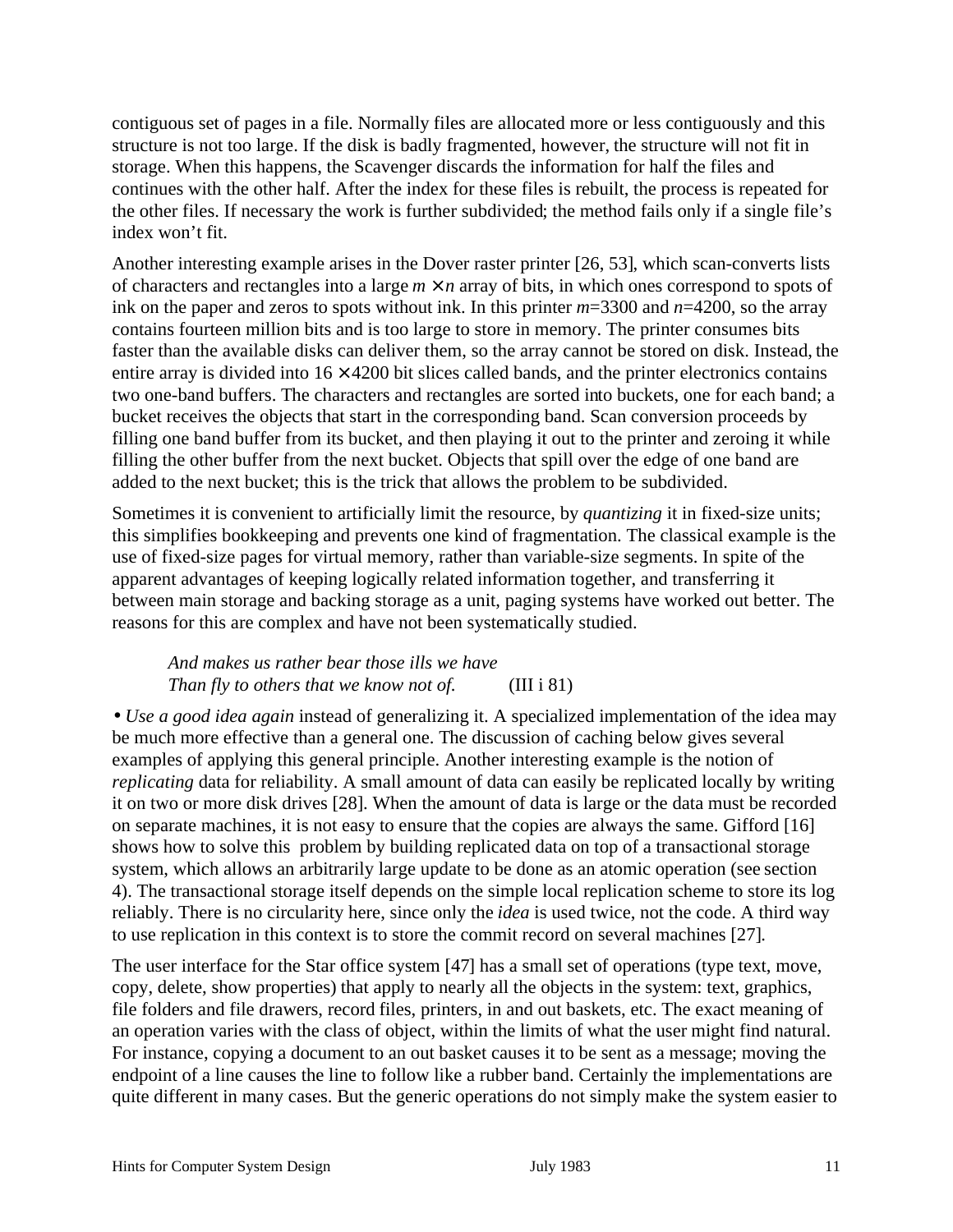use; they represent a view of what operations are possible and how the implementation of each class of object should be organized.

### **2.5 Handling all the cases**

*Diseases desperate grown By desperate appliance are reliev'd or not at all.* (III vii 9)

*Therefore this project Should have a back or second, that might hold, If this should blast in proof.* (IV iii 151)

• *Handle normal and worst cases separately* as a rule, because the requirements for the two are quite different:

The normal case must be fast.

The worst case must make some progress.

In most systems it is all right to schedule unfairly and give no service to some of the processes, or even to deadlock the entire system, as long as this event is detected automatically and doesn't happen too often. The usual recovery is by crashing some processes, or even the entire system. At first this sounds terrible, but one crash a week is usually a cheap price to pay for 20% better performance. Of course the system must have decent error recovery (an application of the end-toend principle; see section 4), but that is required in any case, since there are so many other possible causes of a crash.

Caches and hints (section 3) are examples of special treatment for the normal case, but there are many others. The Interlisp-D and Cedar programming systems use a reference-counting garbage collector [11] that has an important optimization of this kind. Pointers in the local frames or activation records of procedures are not counted; instead, the frames are scanned whenever garbage is collected. This saves a lot of reference-counting, since most pointer assignments are to local variables. There are not very many frames, so the time to scan them is small and the collector is nearly real-time. Cedar goes farther and does not keep track of which local variables contain pointers; instead, it assumes that they all do. This means that an integer that happens to contain the address of an object which is no longer referenced will keep that object from being freed. Measurements show that less than 1% of the storage is incorrectly retained [45].

Reference-counting makes it easy to have an incremental collector, so that computation need not stop during collection. However, it cannot reclaim circular structures that are no longer reachable. Cedar therefore has a conventional trace-and-sweep collector as well. This is not suitable for real time applications, since it stops the entire system for many seconds, but in interactive applications it can be used during coffee breaks to reclaim accumulated circular structures.

Another problem with reference-counting is that the count may overflow the space provided for it. This happens very seldom, because only a few objects have more than two or three references. It is simple to make the maximum value sticky. Unfortunately, in some applications the root of a large structure is referenced from many places; if the root becomes sticky, a lot of storage will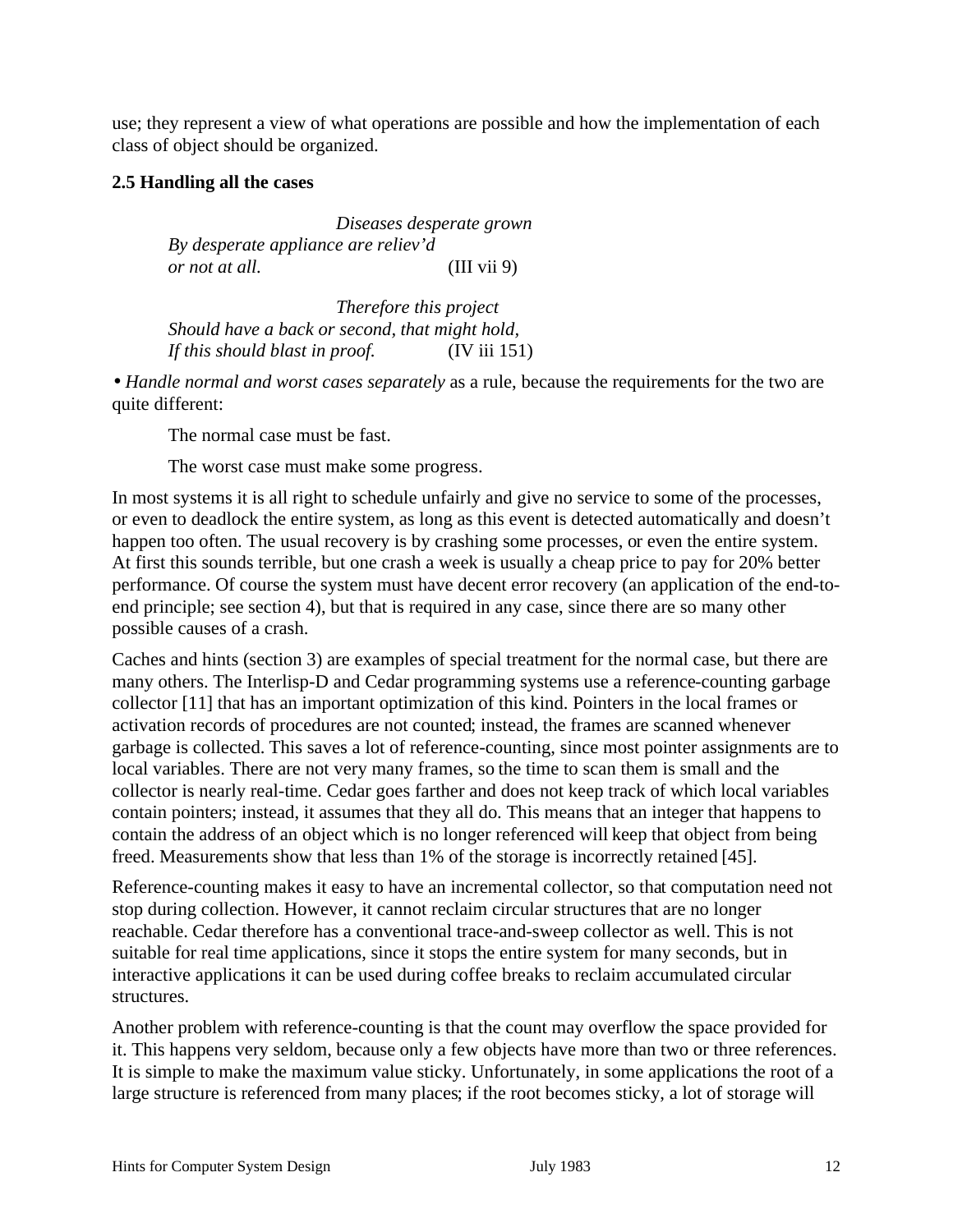unexpectedly become permanent. An attractive solution is to have an 'overflow count' table, which is a hash table keyed on the address of an object. When the count reaches its limit it is reduced by half, the overflow count is increased by one, and an overflow flag is set in the object. When the count reaches zero, the process is reversed if the overflow flag is set. Thus even with as few as four bits there is room to count up to seven, and the overflow table is touched only in the rare case that the count swings by more than four.

There are many cases when resources are dynamically allocated and freed (for example, real memory in a paging system), and sometimes additional resources are needed temporarily to free an item (some table might have to be swapped in to find out where to write out a page). Normally there is a cushion (clean pages that can be freed with no work), but in the worst case the cushion may disappear (all pages are dirty). The trick here is to keep a little something in reserve under a mattress, bringing it out only in a crisis. It is necessary to bound the resources needed to free one item; this determines the size of the reserve under the mattress, which must be regarded as a fixed cost of the resource multiplexing. When the crisis arrives, only one item should be freed at a time, so that the entire reserve is devoted to that job; this may slow things down a lot but it ensures that progress will be made.

Sometimes radically different strategies are appropriate in the normal and worst cases. The Bravo editor [24] uses a 'piece table' to represent the document being edited. This is an array of pieces, pointers to strings of characters stored in a file; each piece contains the file address of the first character in the string and its length. The strings are never modified during normal editing. Instead, when some characters are deleted, for example, the piece containing the deleted characters is split into two pieces, one pointing to the first undeleted string and the other to the second. Characters inserted from the keyboard are appended to the file, and the piece containing the insertion point is split into three pieces: one for the preceding characters, a second for the inserted characters, and a third for the following characters. After hours of editing there are hundreds of pieces and things start to bog down. It is then time for a cleanup, which writes a new file containing all the characters of the document in order. Now the piece table can be replaced by a single piece pointing to the new file, and editing can continue. Cleanup is a specialized kind of garbage collection. It can be done in background so that the user doesn't have to stop editing (though Bravo doesn't do this).

# **3. Speed**

This section describes hints for making systems faster, forgoing any further discussion of why this is important. Bentley's excellent book [55] says more about some of these ideas and gives many others.

*Neither a borrower, nor a lender be; For loan oft loses both itself and friend, And borrowing dulleth edge of husbandry.*

• *Split resources* in a fixed way if in doubt, rather than sharing them. It is usually faster to allocate dedicated resources, it is often faster to access them, and the behavior of the allocator is more predictable. The obvious disadvantage is that more total resources are needed, ignoring multiplexing overheads, than if all come from a common pool. In many cases, however, the cost of the extra resources is small, or the overhead is larger than the fragmentation, or both.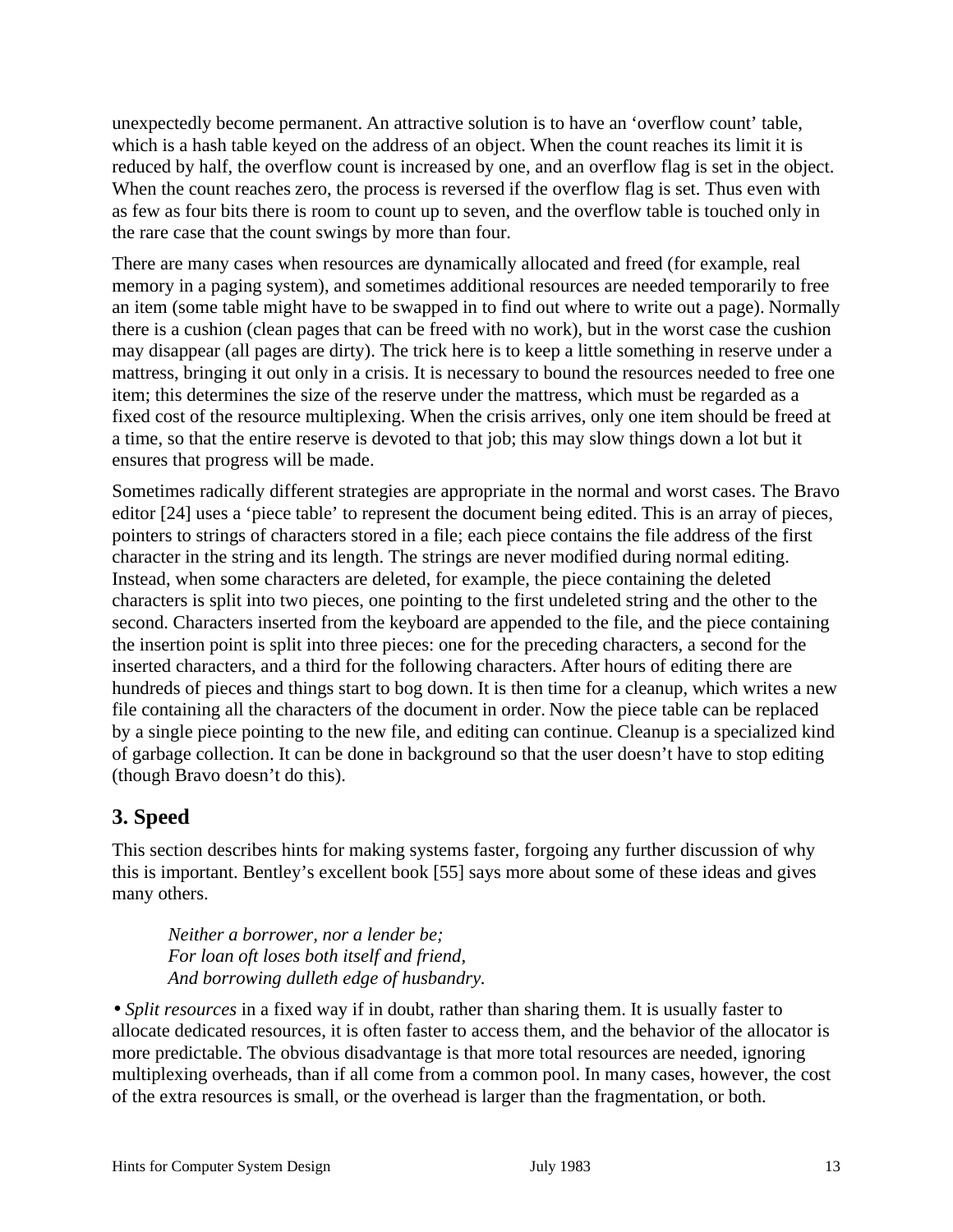For example, it is always faster to access information in the registers of a processor than to get it from memory, even if the machine has a high-performance cache. Registers have gotten a bad name because it can be tricky to allocate them intelligently, and because saving and restoring them across procedure calls may negate their speed advantages. But when programs are written in the approved modern style with lots of small procedures, 16 registers are nearly always enough for all the local variables and temporaries, so that allocation is not a problem. With *n* sets of registers arranged in a stack, saving is needed only when there are *n* successive calls without a return [14, 39].

Input/output channels, floating-point coprocessors, and similar specialized computing devices are other applications of this principle. When extra hardware is expensive these services are provided by multiplexing a single processor, but when it is cheap, static allocation of computing power for various purposes is worthwhile.

The Interlisp virtual memory system mentioned earlier [7] needs to keep track of the disk address corresponding to each virtual address. This information could itself be held in the virtual memory (as it is in several systems, including Pilot [42]), but the need to avoid circularity makes this rather complicated. Instead, real memory is dedicated to this purpose. Unless the disk is ridiculously fragmented the space thus consumed is less than the space for the code to prevent circularity.

• *Use static analysis* if you can; this is a generalization of the last slogan. Static analysis discovers properties of the program that can usually be used to improve its performance. The hooker is "if you can"; when a good static analysis is not possible, don't delude yourself with a bad one, but fall back on a dynamic scheme.

The remarks about registers above depend on the fact that the compiler can easily decide how to allocate them, simply by putting the local variables and temporaries there. Most machines lack multiple sets of registers or lack a way of stacking them efficiently. Good allocation is then much more difficult, requiring an elaborate inter-procedural analysis that may not succeed, and in any case must be redone each time the program changes. So a little bit of dynamic analysis (stacking the registers) goes a long way. Of course the static analysis can still pay off in a large procedure if the compiler is clever.

A program can read data much faster when it reads the data sequentially. This makes it easy to predict what data will be needed next and read it ahead into a buffer. Often the data can be allocated sequentially on a disk, which allows it to be transferred at least an order of magnitude faster. These performance gains depend on the fact that the programmer has arranged the data so that it is accessed according to some predictable pattern, that is, so that static analysis is possible. Many attempts have been made to analyze programs after the fact and optimize the disk transfers, but as far as I know this has never worked. The dynamic analysis done by demand paging is always at least as good.

Some kinds of static analysis exploit the fact that some invariant is maintained. A system that depends on such facts may be less robust in the face of hardware failures or bugs in software that falsify the invariant.

• *Dynamic translation* from a convenient (compact, easily modified or easily displayed) representation to one that can be quickly interpreted is an important variation on the old idea of compiling. Translating a bit at a time is the idea behind separate compilation, which goes back at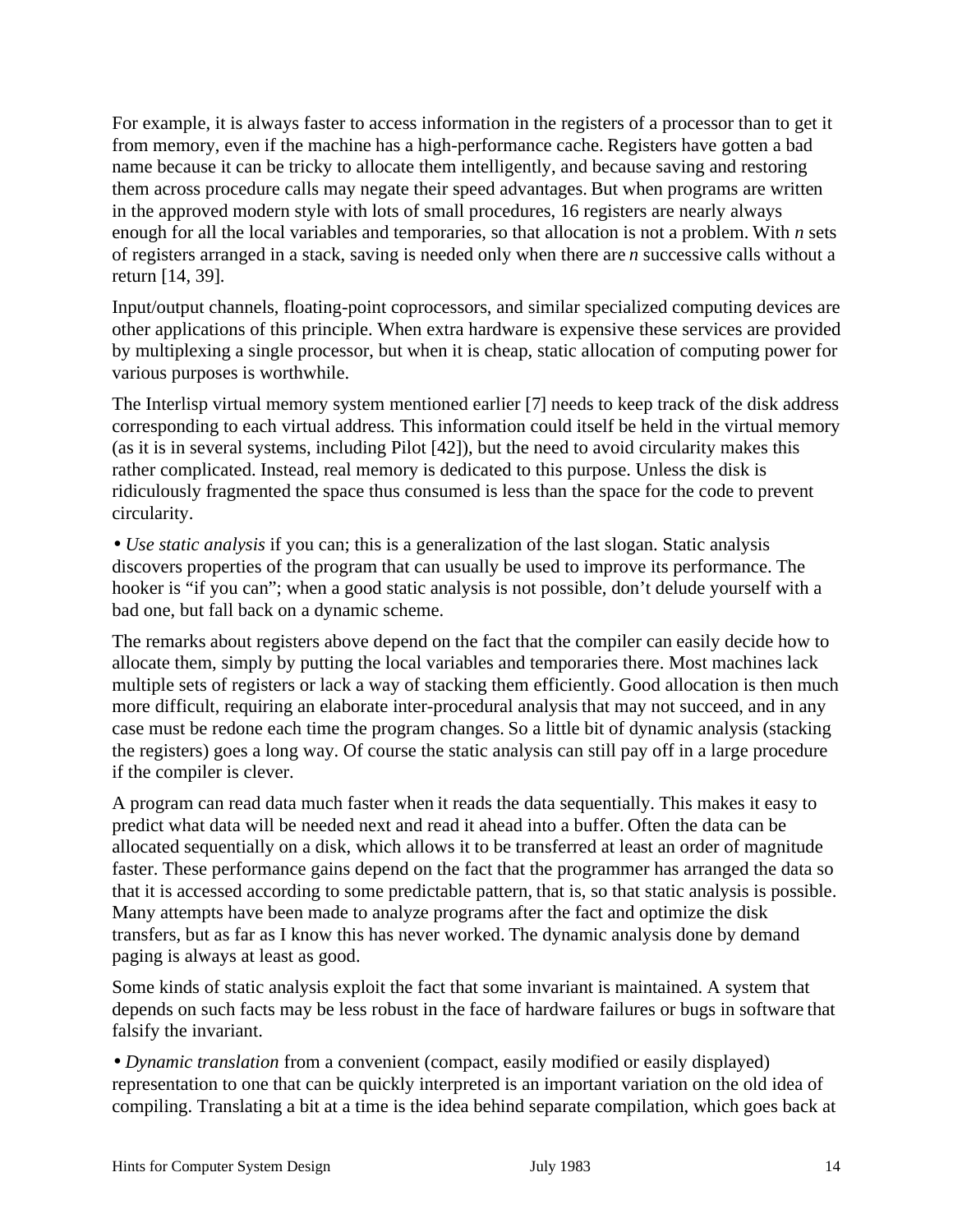least to Fortran 2. Incremental compilers do it automatically when a statement, procedure or whatever is changed. Mitchell investigated smooth motion on a continuum between the convenient and the fast representation [34]. A simpler version of his scheme is to always do the translation on demand and cache the result; then only one interpreter is required, and no decisions are needed except for cache replacement.

For example, an experimental Smalltalk implementation [12] uses the bytecodes produced by the standard Smalltalk compiler as the convenient (in this case, compact) representation, and translates a single procedure from byte codes into machine language when it is invoked. It keeps a cache with room for a few thousand instructions of translated code. For the scheme to pay off, the cache must be large enough that on the average a procedure is executed at least *n* times, where *n* is the ratio of translation time to execution time for the untranslated code.

The C-machine stack cache [14] provides a rather different example. In this device instructions are fetched into an instruction cache; as they are loaded, any operand address that is relative to the local frame pointer FP is converted into an absolute address, using the current value of FP (which remains constant during execution of the procedure). In addition, if the resulting address is in the range of addresses currently in the stack data cache, the operand is changed to register mode; later execution of the instruction will then access the register directly in the data cache. The FP value is concatenated with the instruction address to form the key of the translated instruction in the cache, so that multiple activations of the same procedure will still work.

### *If thou didst ever hold me in thy heart.* (V ii 349)

• *Cache answers* to expensive computations, rather than doing them over. By storing the triple [*f*, *x*,  $f(x)$  in an associative store with *f* and *x* as keys, we can retrieve  $f(x)$  with a lookup. This is faster if  $f(x)$  is needed again before it gets replaced in the cache, which presumably has limited capacity. How much faster depends on how expensive it is to compute  $f(x)$ . A serious problem is that when *f* is not functional (can give different results with the same arguments), we need a way to invalidate or update a cache entry if the value of  $f(x)$  changes. Updating depends on an equation of the form  $f(x + \Delta) = g(x, \Delta, f(x))$  in which *g* is much cheaper to compute than *f*. For example, *x* might be an array of 1000 numbers, *f* the sum of the array elements, and  $\Delta$  a new value for one of them, that is, a pair  $[i, v]$ . Then  $g(x, [i, v]$ , sum) is sum -  $x_i + v$ .

A cache that is too small to hold all the 'active' values will thrash, and if recomputing *f* is expensive performance will suffer badly. Thus it is wise to choose the cache size adaptively, making it bigger when the hit rate decreases and smaller when many entries go unused for a long time.

The classic example of caching is hardware that speeds up access to main storage; its entries are triples [*Fetch,* address, contents of address]. The *Fetch* operation is certainly not functional: *Fetch*( $x$ ) gives a different answer after *Store*( $x$ ) has been done. Hence the cache must be updated or invalidated after a store. Virtual memory systems do exactly the same thing; main storage plays the role of the cache, disk plays the role of main storage, and the unit of transfer is the page, segment or whatever.

But nearly every non-trivial system has more specialized applications of caching. This is especially true for interactive or real-time systems, in which the basic problem is to incrementally update a complex state in response to frequent small changes. Doing this in an ad -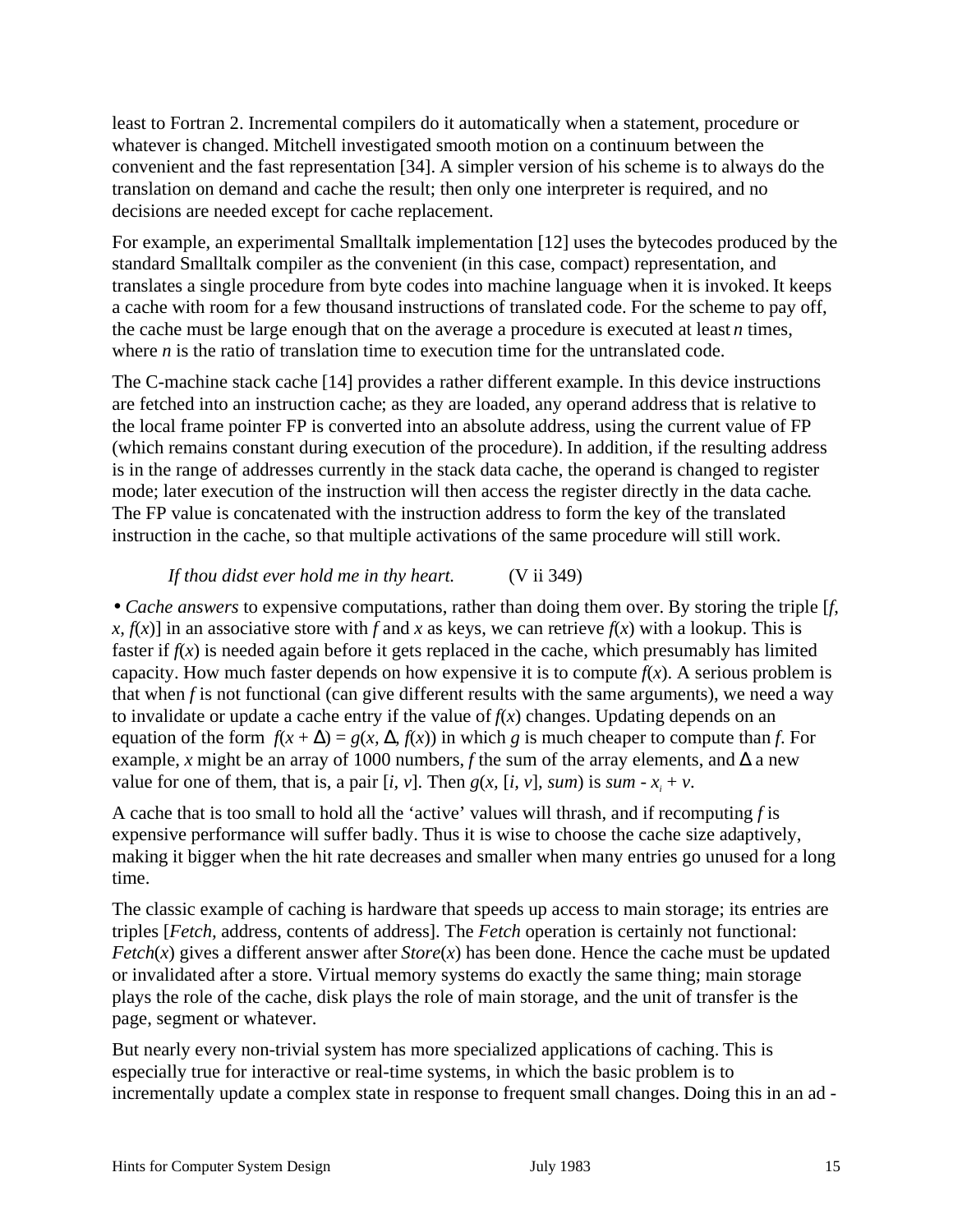hoc way is extremely error-prone. The best organizing principle is to recompute the entire state after each change but cache all the expensive results of this computation. A change must invalidate at least the cache entries that it renders invalid; if these are too hard to identify precisely, it may invalidate more entries at the price of more computing to reestablish them. The secret of success is to organize the cache so that small changes invalidate only a few entries.

For example, the Bravo editor [24] has a function *DisplayLine*(*document, firstChar*) that returns the bitmap for the line of text in the displayed document that has *document*[*firstChar*] as its first character. It also returns *lastChar* and *lastCharUsed,* the numbers of the last character displayed on the line and the last character examined in computing the bitmap (these are usually not the same, since it is necessary to look past the end of the line in order to choose the line break). This function computes line breaks, does justification, uses font tables to map characters into their raster pictures, etc. There is a cache with an entry for each line currently displayed on the screen, and sometimes a few lines just above or below. An edit that changes characters *i* through *j* invalidates any cache entry for which [*firstChar .. lastCharUsed*] intersects [*i* .. *j*]. The display is recomputed by

### **loop**

```
(bitMap, lastChar, ) := DisplayLine(document, firstChar); Paint(bitMap);
firstChar := lastChar + 1
```
### **end loop**

The call of *DisplayLine* is short-circuited by using the cache entry for [*document, firstChar*] if it exists. At the end any cache entry that has not been used is discarded; these entries are not invalid, but they are no longer interesting because the line breaks have changed so that a line no longer begins at these points.

The same idea can be applied in a very different setting. Bravo allows a document to be structured into paragraphs, each with specified left and right margins, inter-line leading, etc. In ordinary page layout all the information about the paragraph that is needed to do the layout can be represented very compactly:

the number of lines; the height of each line (normally all lines are the same height); any keep properties; the pre and post leading.

In the usual case this can be encoded in three or four bytes. A 30 page chapter has perhaps 300 paragraphs, so about 1k bytes are required for all this data; this is less information than is required to specify the characters on a page. Since the layout computation is comparable to the line layout computation for a page, it should be possible to do the pagination for this chapter in less time than is required to render one page. Layout can be done independently for each chapter.

What makes this idea work is a cache of [*paragraph, ParagraphShape*(*paragraph*)] entries. If the paragraph is edited, the cache entry is invalid and must be recomputed. This can be done at the time of the edit (reasonable if the paragraph is on the screen, as is usually the case, but not so good for a global substitute), in background, or only when repagination is requested.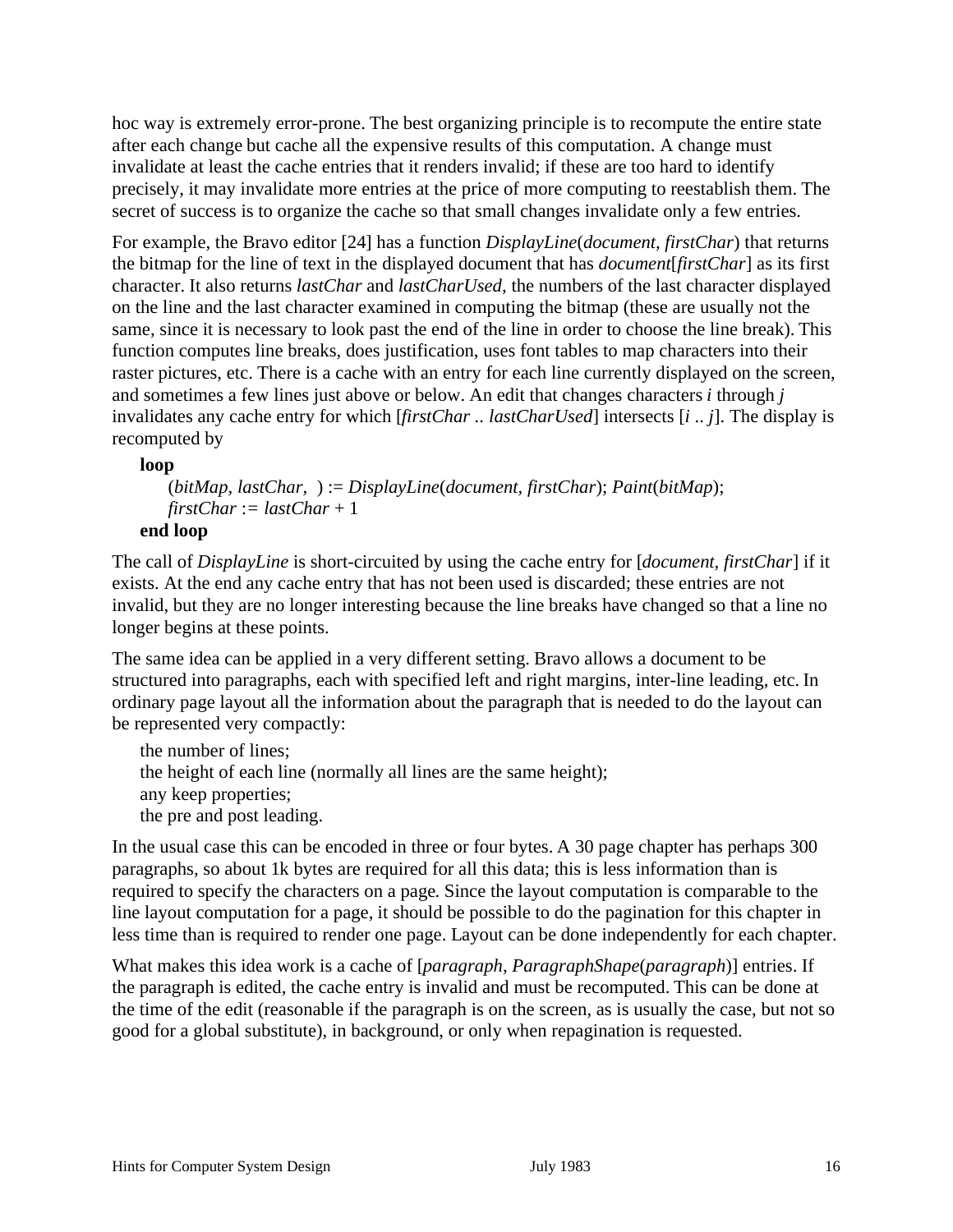### *For the apparel oft proclaims the man.*

• *Use hints* to speed up normal execution. A hint, like a cache entry, is the saved result of some computation. It is different in two ways: it may be wrong, and it is not necessarily reached by an associative lookup. Because a hint may be wrong, there must be a way to check its correctness before taking any unrecoverable action. It is checked against the 'truth', information that must be correct but can be optimized for this purpose rather than for efficient execution. Like a cache entry, the purpose of a hint is to make the system run faster. Usually this means that it must be correct nearly all the time.

For example, in the Alto [29] and Pilot [42] operating systems each file has a unique identifier, and each disk page has a 'label' field whose contents can be checked before reading or writing the data without slowing down the data transfer. The label contains the identifier of the file that contains the page and the number of that page in the file. Page zero of each file is called the 'leader page' and contains, among other things, the directory in which the file resides and its string name in that directory. This is the truth on which the file systems are based, and they take great pains to keep it correct.

With only this information, however, there is no way to find the identifier of a file from its name in a directory, or to find the disk address of page *i*, except to search the entire disk, a method that works but is unacceptably slow. Each system therefore maintains hints to speed up these operations. Both systems represent directory by a file that contains triples [string name, file identifier, address of first page]. Each file has a data structure that maps a page number into the disk address of the page. The Alto uses a link in each label that points to the next label; this makes it fast to get from page *n* to page  $n + 1$ . Pilot uses a B-tree that implements the map directly, taking advantage of the common case in which consecutive file pages occupy consecutive disk pages. Information obtained from any of these hints is checked when it is used, by checking the label or reading the file name from the leader page. If it proves to be wrong, all of it can be reconstructed by scanning the disk. Similarly, the bit table that keeps track of free disk pages is a hint; the truth is represented by a special value in the label of a free page, which is checked when the page is allocated and before the label is overwritten with a file identifier and page number.

Another example of hints is the store and forward routing first used in the Arpanet [32]. Each node in the network keeps a table that gives the best route to each other node. This table is updated by periodic broadcasts in which each node announces to all the other nodes its opinion about the quality of its links to its neighbors. Because these broadcast messages are not synchronized and are not guaranteed to be delivered, the nodes may not have a consistent view at any instant. The truth in this case is that each node knows its own identity and hence knows when it receives a packet destined for itself. For the rest, the routing does the best it can; when things aren't changing too fast it is nearly optimal.

A more curious example is the Ethernet [33], in which lack of a carrier signal on the cable is used as a hint that a packet can be sent. If two senders take the hint simultaneously, there is a collision that both can detect; both stop, delay for a randomly chosen interval, and then try again. If *n* successive collisions occur, this is taken as a hint that the number of senders is  $2^n$ , and each sender sets the mean of its random delay interval to 2<sup>n</sup> times its initial value. This 'exponential backoff' ensures that the net does not become overloaded.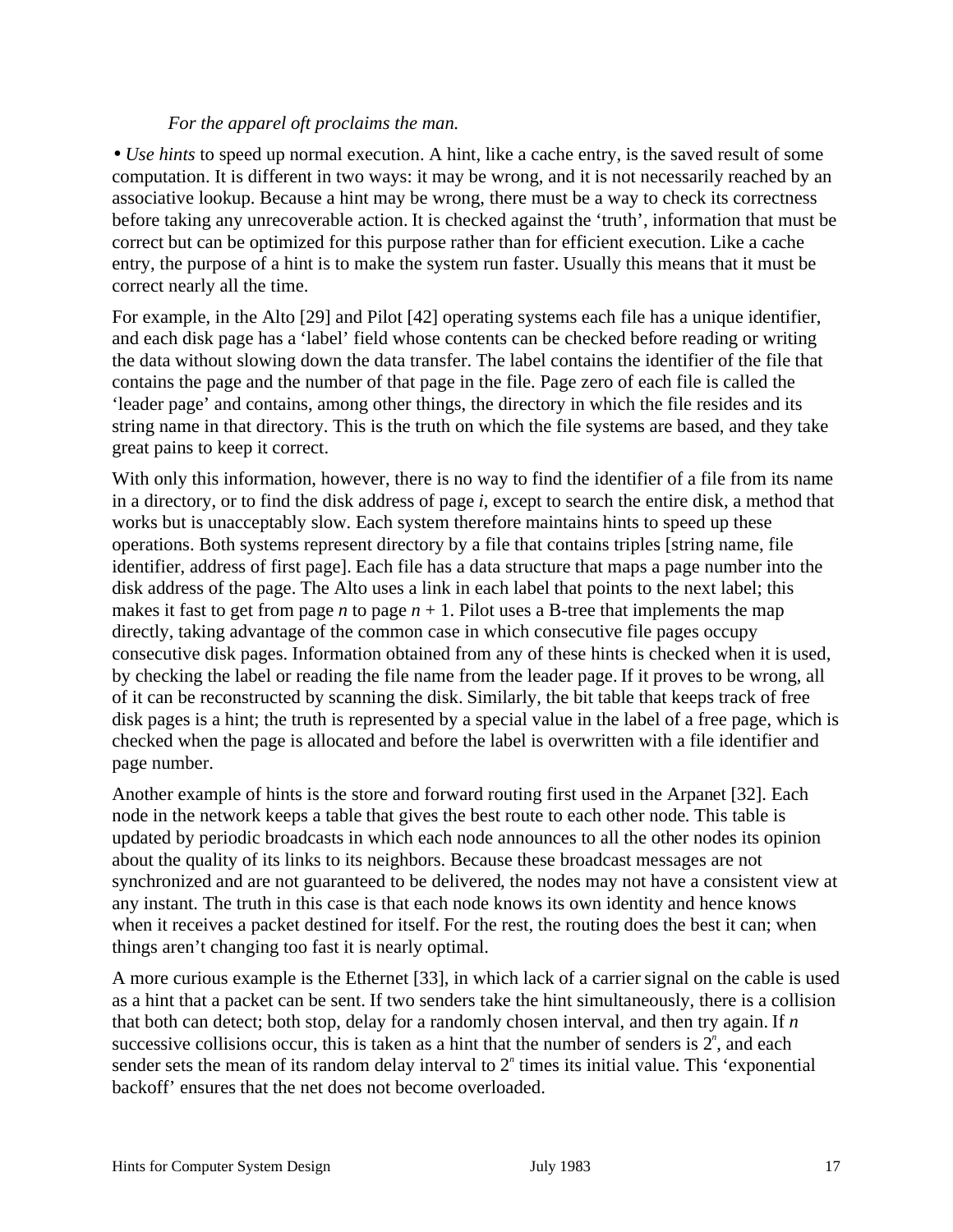A very different application of hints speeds up execution of Smalltalk programs [12]. In Smalltalk the code executed when a procedure is called is determined dynamically by the type of the first argument. Thus  $Print(x, format)$  invokes the *Print* procedure that is part of the type of *x*. Since Smalltalk has no declarations, the type of *x* is not known statically. Instead, each object has a pointer to a table of pairs [procedure name, address of code], and when this call is executed, *Print* is looked up x's table (I have normalized the unusual Smalltalk terminology and syntax, and oversimplified a bit). This is expensive. It turns out that usually the type of  $x$  is the same as it was last time. So the code for the call *Print*(*x, format*) can be arranged like this:

**push** *format*; **push** *x*; **push** *lastType*; **call** *lastProc*

and each *Print* procedure begins with

*lastT* :=  $Pop($ ;  $x$  :=  $Pop($ ;  $t$  := type of *x*; **if**  $t ≠ lastT$  **then**  $LookupAndCall(x, "Print")$  **else** the body of the procedure **end if**.

Here *lastType* and *lastProc* are immediate values stored in the code. The idea is that *LookupAndCall* should store the type of *x* and the code address it finds back into the *lastType* and *lastProc* fields. If the type is the same next time, the procedure is called directly. Measurements show that this cache hits about 96% of the time. In a machine with an instruction fetch unit, this scheme has the nice property that the transfer to *lastProc* can proceed at full speed; thus when the hint is correct the call is as fast as an ordinary subroutine call. The check of  $t \neq lastT$  can be arranged so that it normally does not branch.

The same idea in a different guise is used in the S-1 [48], which has an extra bit for each instruction in its instruction cache. It clears the bit when the instruction is loaded, sets it when the instruction causes a branch to be taken, and uses it to choose the path that the instruction fetch unit follows. If the prediction turns out to be wrong, it changes the bit and follows the other path.

• *When in doubt, use brute force.* Especially as the cost of hardware declines, a straightforward, easily analyzed solution that requires a lot of special-purpose computing cycles is better than a complex, poorly characterized one that may work well if certain assumptions are satisfied. For example, Ken Thompson's chess machine Belle relies mainly on special-purpose hardware to generate moves and evaluate positions, rather than on sophisticated chess strategies. Belle has won the world computer chess championships several times. Another instructive example is the success of personal computers over time-sharing systems; the latter include much more cleverness and have many fewer wasted cycles, but the former are increasingly recognized as the most cost-effective way to do interactive computing.

Even an asymptotically faster algorithm is not necessarily better. There is an algorithm that multiplies two  $n \times n$  matrices faster than  $O(n^{2.5})$ , but the constant factor is prohibitive. On a more mundane note, the 7040 Watfor compiler uses linear search to look up symbols; student programs have so few symbols that the setup time for a better algorithm can't be recovered.

• *Compute in background* when possible. In an interactive or real-time system, it is good to do as little work as possible before responding to a request. The reason is twofold: first, a rapid response is better for the users, and second, the load usually varies a great deal, so there is likely to be idle processor time later in which to do background work. Many kinds of work can be deferred to background. The Interlisp and Cedar garbage collectors [7, 11] do nearly all their work this way. Many paging systems write out dirty pages and prepare candidates for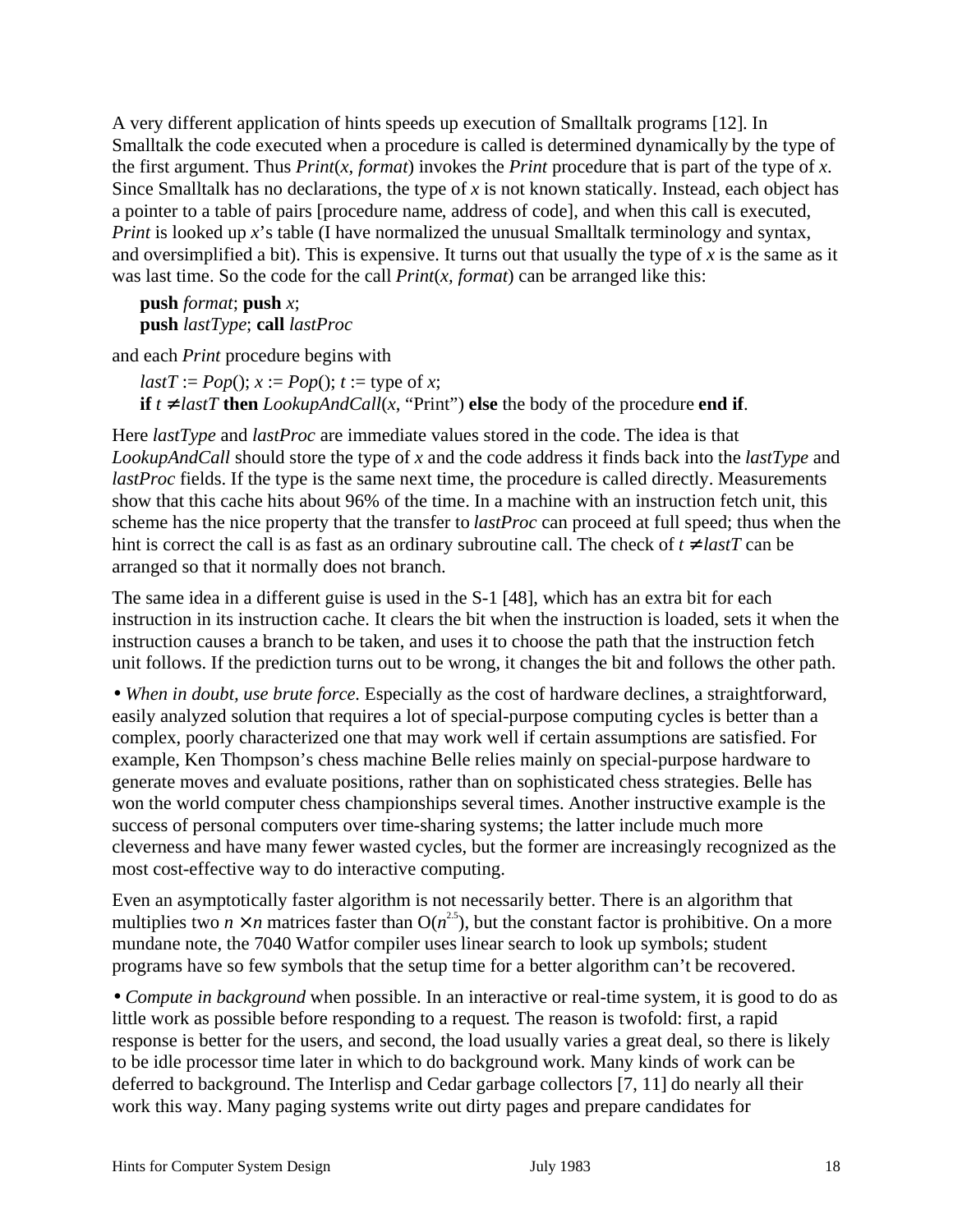replacement in background. Electronic mail can be delivered and retrieved by background processes, since delivery within an hour or two is usually acceptable. Many banking systems consolidate the data on accounts at night and have it ready the next morning. These four examples have successively less need for synchronization between foreground and background tasks. As the amount of synchronization increases more care is needed to avoid subtle errors; an extreme example is the on-the-fly garbage collection algorithm given in [13]. But in most cases a simple producer-consumer relationship between two otherwise independent processes is possible.

• *Use batch processing* if possible. Doing things incrementally almost always costs more, even aside from the fact that disks and tapes work much better when accessed sequentially. Also, batch processing permits much simpler error recovery. The Bank of America has an interactive system that allows tellers to record deposits and check withdrawals. It is loaded with current account balances in the morning and does its best to maintain them during the day. But early the next morning the on-line data is discarded and replaced with the results of night's batch run. This design makes it much easier to meet the bank's requirements for trustworthy long-term data, and there is no significant loss in function.

### *Be wary then; best safety lies in fear.* (I iii 43)

• *Safety first.* In allocating resources, strive to avoid disaster rather than to attain an optimum. Many years of experience with virtual memory, networks, disk allocation, database layout, and other resource allocation problems has made it clear that a general-purpose system cannot optimize the use of resources. On the other hand, it is easy enough to overload a system and drastically degrade the service. A system cannot be expected to function well if the demand for any resource exceeds two-thirds of the capacity, unless the load can be characterized extremely well. Fortunately hardware is cheap and getting cheaper; we can afford to provide excess capacity. Memory is especially cheap, which is especially fortunate since to some extent plenty of memory can allow other resources like processor cycles or communication bandwidth to be utilized more fully.

The sad truth about optimization was brought home by the first paging systems. In those days memory was very expensive, and people had visions of squeezing the most out of every byte by clever optimization of the swapping: putting related procedures on the same page, predicting the next pages to be referenced from previous references, running jobs together that share data or code, etc. No one ever learned how to do this. Instead, memory got cheaper, and systems spent it to provide enough cushion for simple demand paging to work. We learned that the only important thing is to avoid thrashing, or too much demand for the available memory. A system that thrashes spends all its time waiting for the disk.

The only systems in which cleverness has worked are those with very well-known loads. For instance, the 360/50 APL system [4] has the same size workspace for each user and common system code for all of them. It makes all the system code resident, allocates a contiguous piece of disk for each user, and overlaps a swap-out and a swap-in with each unit of computation. This works fine.

### *The nicest thing about the Alto is that it doesn't run faster at night.* (J. Morris)

A similar lesson was learned about processor time. With interactive use the response time to a demand for computing is important, since a person is waiting for it. Many attempts were made to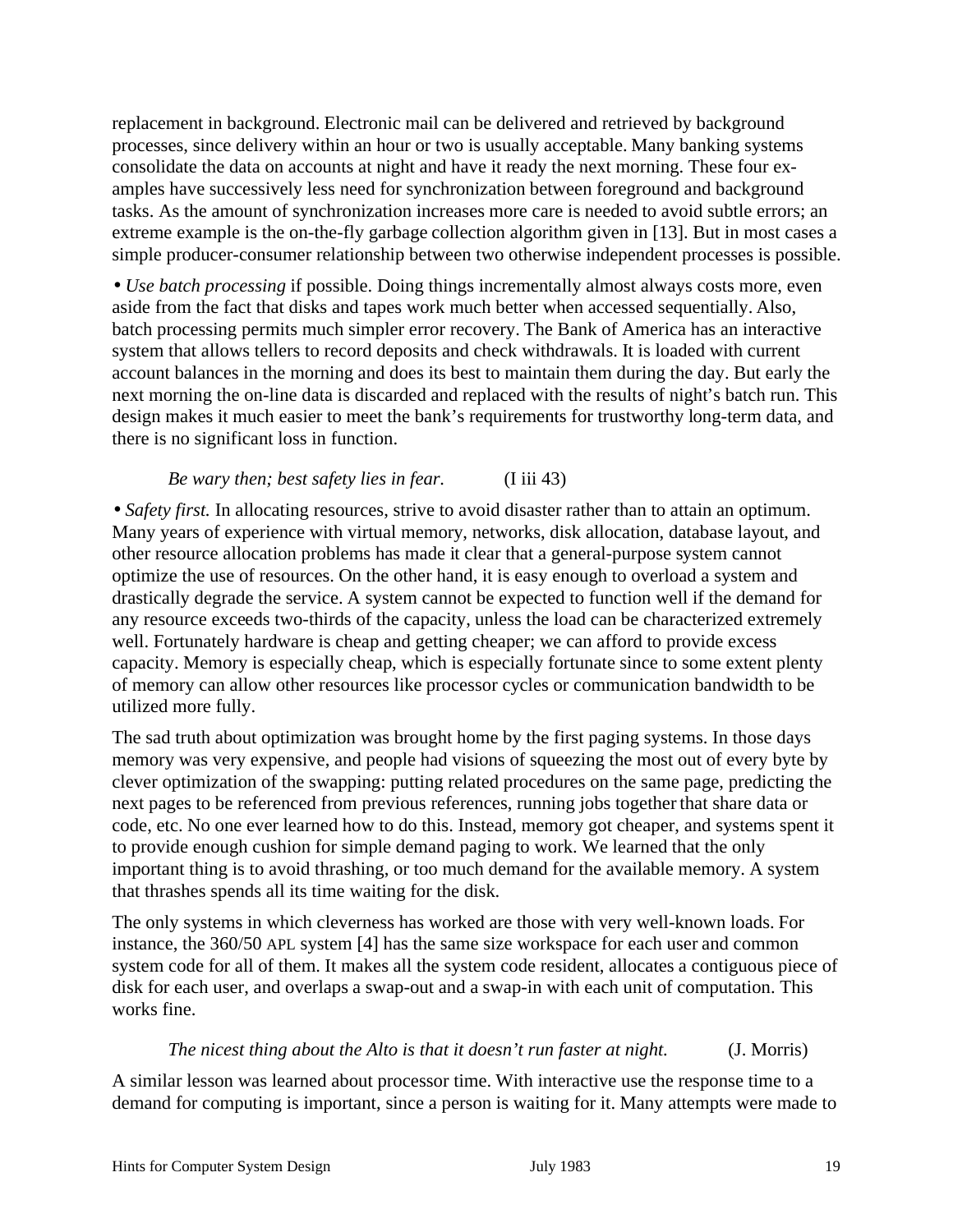tune the processor scheduling as a function of priority of the computation, working set size, memory loading, past history, likelihood of an I/O request, etc.. These efforts failed. Only the crudest parameters produce intelligible effects: interactive vs. non-interactive computation or high, foreground and background priority levels. The most successful schemes give a fixed share of the cycles to each job and don't allocate more than 100%; unused cycles are wasted or, with luck, consumed by a background job. The natural extension of this strategy is the personal computer, in which each user has at least one processor to himself.

*Give every man thy ear, but few thy voice; Take each man's censure, but reserve thy judgment.*

• *Shed load* to control demand, rather than allowing the system to become overloaded. This is a corollary of the previous rule. There are many ways to shed load. An interactive system can refuse new users, or even deny service to existing ones. A memory manager can limit the jobs being served so that all their working sets fit in the available memory. A network can discard packets. If it comes to the worst, the system can crash and start over more prudently.

Bob Morris suggested that a shared interactive system should have a large red button on each terminal. The user pushes the button if he is dissatisfied with the service, and the system must either improve the service or throw the user off; it makes an equitable choice over a sufficiently long period. The idea is to keep people from wasting their time in front of terminals that are not delivering a useful amount of service.

The original specification for the Arpanet [32] was that a packet accepted by the net is guaranteed to be delivered unless the recipient machine is down or a network node fails while it is holding the packet. This turned out to be a bad idea. This rule makes it very hard to avoid deadlock in the worst case, and attempts to obey it lead to many complications and inefficiencies even in the normal case. Furthermore, the client does not benefit, since it still has to deal with packets lost by host or network failure (see section 4 on end-to-end). Eventually the rule was abandoned. The Pup internet [3], faced with a much more variable set of transport facilities, has always ruthlessly discarded packets at the first sign of congestion.

### **4. Fault-tolerance**

*The unavoidable price of reliability is simplicity.* (C. Hoare*)*

Making a system reliable is not really hard, if you know how to go about it. But retrofitting reliability to an existing design is very difficult.

*This above all: to thine own self be true, And it must follow, as the night the day, Thou canst not then be false to any man.*

• *End-to-end*. Error recovery at the application level is absolutely necessary for a reliable system, and any other error detection or recovery is not logically necessary but is strictly for performance. This observation was first made by Saltzer [46] and is very widely applicable.

For example, consider the operation of transferring a file from a file system on a disk attached to machine A, to another file system on another disk attached to machine B. To be confident that the right bits are really on B's disk, you must read the file from B's disk, compute a checksum of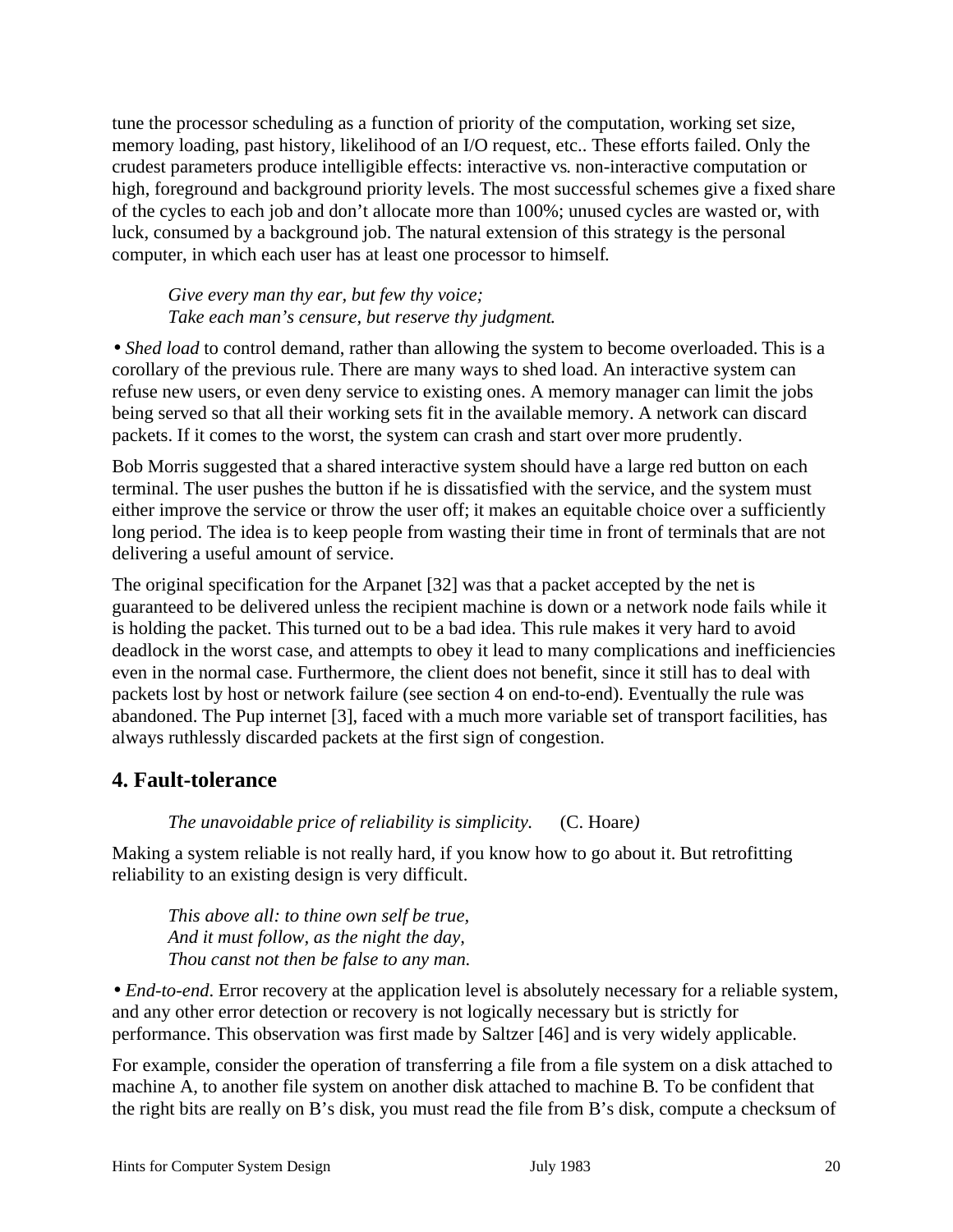reasonable length (say 64 bits), and find that it is equal to a checksum of the bits on A's disk. Checking the transfer from A's disk to A's memory, from A over the network to B, or from B's memory to B's disk is not sufficient, since there might be trouble at some other point, the bits might be clobbered while sitting in memory, or whatever. These other checks are not necessary either, since if the end-to-end check fails the entire transfer can be repeated. Of course this is a lot of work, and if errors are frequent, intermediate checks can reduce the amount of work that must be repeated. But this is strictly a question of performance, irrelevant to the reliability of the file transfer. Indeed, in the ring based system at Cambridge it is customary to copy an entire disk pack of 58 MBytes with only an end-to-end check; errors are so infrequent that the 20 minutes of work very seldom needs to be repeated [36].

Many uses of hints are applications of this idea. In the Alto file system described earlier, for example, the check of the label on a disk sector before writing the sector ensures that the disk address for the write is correct. Any precautions taken to make it more likely that the address is correct may be important, or even critical, for performance, but they do not affect the reliability of the file system.

The Pup internet [4] adopts the end-to-end strategy at several levels. The main service offered by the network is transport of a data packet from a source to a destination. The packet may traverse a number of networks with widely varying error rates and other properties. Internet nodes that store and forward packets may run short of space and be forced to discard packets. Only rough estimates of the best route for a packet are available, and these may be wildly wrong when parts of the network fail or resume operation. In the face of these uncertainties, the Pup internet provides good service with a simple implementation by attempting only "best efforts" delivery. A packet may be lost with no notice to the sender, and it may be corrupted in transit. Clients must provide their own error control to deal with these problems, and indeed higher-level Pup protocols do provide more complex services such as reliable byte streams. However, the packet transport does attempt to report problems to its clients, by providing a modest amount of error control (a 16-bit checksum), notifying senders of discarded packets when possible, etc. These services are intended to improve performance in the face of unreliable communication and overloading; since they too are best efforts, they don't complicate the implementation much.

There are two problems with the end-to-end strategy. First, it requires a cheap test for success. Second, it can lead to working systems with severe performance defects that may not appear until the system becomes operational and is placed under heavy load.

 *Remember thee? Yea, from the table of my memory I'll wipe away all trivial fond records, All saws of books, all forms, all pressures past, That youth and observation copied there; And thy commandment all alone shall live Within the book and volume of my brain, Unmix'd with baser matter.* (I v 97)

• *Log updates* to record the truth about the state of an object. A log is a very simple data structure that can be reliably written and read, and cheaply forced out onto disk or other stable storage that can survive a crash. Because it is append-only, the amount of writing is minimized, and it is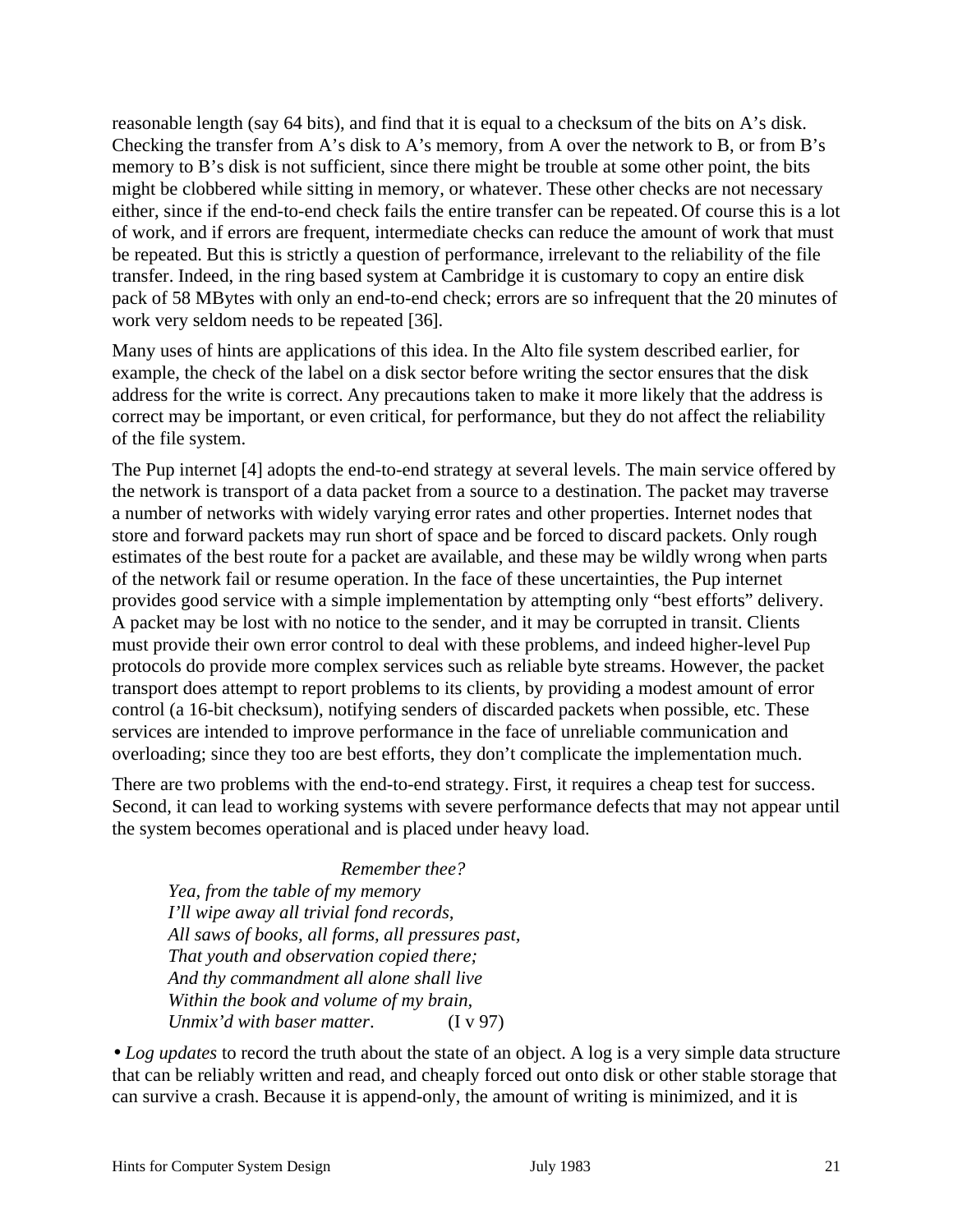fairly easy to ensure that the log is valid no matter when a crash occurs. It is also easy and cheap to duplicate the log, write copies on tape, or whatever. Logs have been used for many years to ensure that information in a data base is not lost [17], but the idea is a very general one and can be used in ordinary file systems [35, 49] and in many other less obvious situations. When a log holds the truth, the current state of the object is very much like a hint (it isn't exactly a hint because there is no cheap way to check its correctness).

To use the technique, record every update to an object as a log entry consisting of the name of the update procedure and its arguments. The procedure must be *functional*: when applied to the same arguments it must always have the same effect. In other words, there is no state outside the arguments that affects the operation of the procedure. This means that the procedure call specified by the log entry can be re-executed later, and if the object being updated is in the same state as when the update was first done, it will end up in the same state as after the update was first done. By induction, this means that a sequence of log entries can be re-executed, starting with the same objects, and produce the same objects that were produced in the original execution.

For this to work, two requirements must be satisfied:

• The update procedure must be a true function:

Its result does not depend on any state outside its arguments.

It has no side effects, except on the object in whose log it appears.

• The arguments must be *values*, one of:

Immediate values, such as integers, strings, etc. An immediate value can be a large thing, like an array or even a list, but the entire value must be copied into the log entry.

References to *immutable* objects.

Most objects of course are not immutable, since they are updated. However, a particular *version* of an object is immutable; changes made to the object change the version. A simple way to refer to an object version unambiguously is with the pair [object identifier, number of updates]. If the object identifier leads to the log for that object, then replaying the specified number of log entries yields the particular version. Of course doing this replay may require finding some other object versions, but as long as each update refers only to existing versions, there won't be any cycles and this process will terminate.

For example, the Bravo editor [24] has exactly two update functions for editing a document:

*Replace*(*old*: *Interval*, *new*: *Interval*) *ChangeProperties*(*where*: *Interval*, *what*: *FormattingOp*)

An *Interval* is a triple [document version, first character, last character]. A *FormattingOp* is a function from properties to properties; a property might be *italic* or *leftMargin*, and a *FormattingOp* might be *leftMargin*: = *leftMargin* + 10 or *italic*: = true. Thus only two kinds of log entries are needed. All the editing commands reduce to applications of these two functions.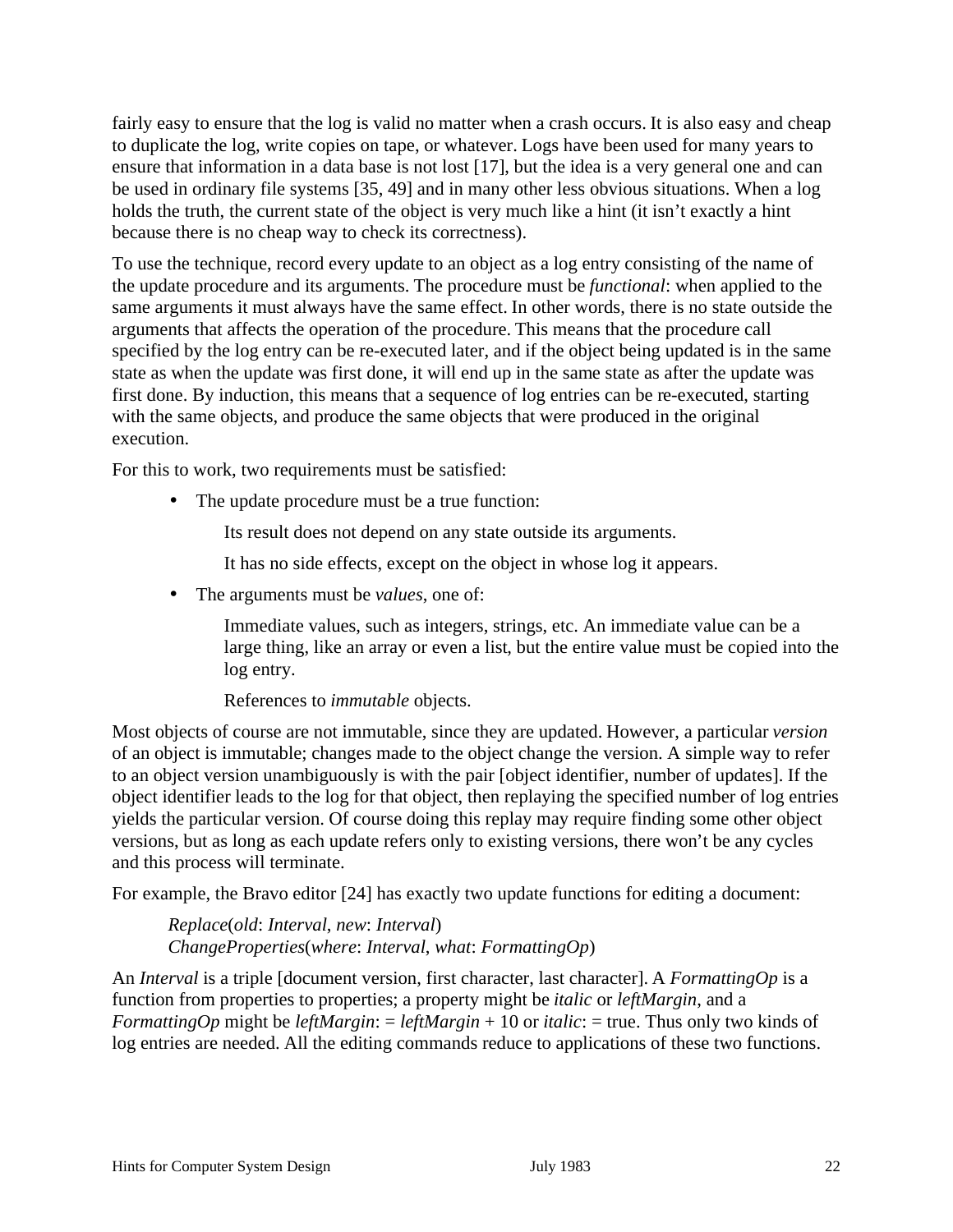#### *Beware Of entrance to a quarrel, but, being in, Bear 't that th' opposed may beware of thee.*

• *Make actions atomic or restartable*. An atomic action (often called a *transaction*) is one that either completes or has no effect. For example, in most main storage systems fetching or storing a word is atomic. The advantages of atomic actions for fault-tolerance are obvious: if a failure occurs during the action it has no effect, so that in recovering from a failure it is not necessary to deal with any of the intermediate states of the action [28]. Database systems have provided atomicity for some time [17], using a log to store the information needed to complete or cancel an action. The basic idea is to assign a unique identifier to each atomic action and use it to label all the log entries associated with that action. A commit record for the action [42] tells whether it is in progress, committed (logically complete, even if some cleanup work remains to be done), or aborted (logically canceled, even if some cleanup remains); changes in the state of the commit record are also recorded as log entries. An action cannot be committed unless there are log entries for all of its updates. After a failure, recovery applies the log entries for each committed action and undoes the updates for each aborted action. Many variations on this scheme are possible [54].

For this to work, a log entry usually needs to be restartable. This means that it can be partially executed any number of times before a complete execution, without changing the result; sometimes such an action is called 'idempotent'. For example, storing a set of values into a set of variables is a restartable action; incrementing a variable by one is not. Restartable log entries can be applied to the current state of the object; there is no need to recover an old state.

This basic method can be used for any kind of permanent storage. If things are simple enough a rather distorted version will work. The Alto file system described above, for example, in effect uses the disk labels and leader pages as a log and rebuilds its other data structures from these if necessary. As in most file systems, it is only the file allocation and directory actions that are atomic; the file system does not help the client to make its updates atomic. The Juniper file system [35, 49] goes much further, allowing each client to make an arbitrary set of updates as a single atomic action. It uses a trick known as 'shadow pages', in which data pages are moved from the log into the files simply by changing the pointers to them in the B-tree that implements the map from file addresses to disk addresses; this trick was first used in the Cal system [50]. Cooperating clients of an ordinary file system can also implement atomic actions, by checking whether recovery is needed before each access to a file; when it is they carry out the entries in specially named log files [40].

Atomic actions are not trivial to implement in general, although the preceding discussion tries to show that they are not nearly as hard as their public image suggests. Sometimes a weaker but cheaper method will do. The Grapevine mail transport and registration system [1], for example, maintains a replicated data base of names and distribution lists on a large number of machines in a nationwide network. Updates are made at one site and propagated to other sites using the mail system itself. This guarantees that the updates will eventually arrive, but as sites fail and recover and the network partitions, the order in which they arrive may vary greatly. Each update message is time-stamped, and the latest one wins. After enough time has passed, all the sites will receive all the updates and will all agree. During the propagation, however, the sites may disagree, for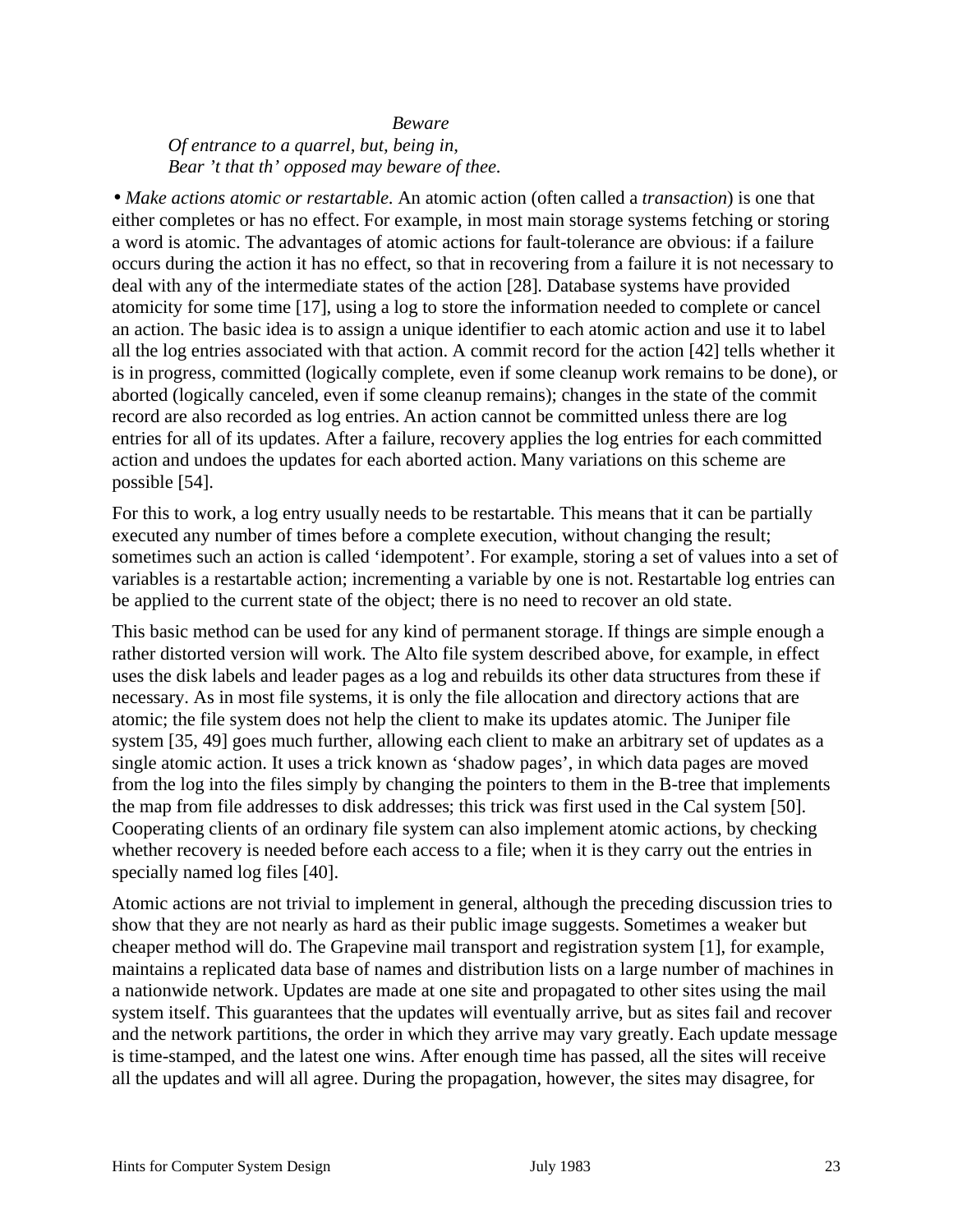example about whether a person is a member of a certain distribution list. Such occasional disagreements and delays are not very important to the usefulness of this particular system.

### **5. Conclusion**

### *Most humbly do I take my leave, my lord.*

Such a collection of good advice and anecdotes is rather tiresome to read; perhaps it is best taken in small doses at bedtime. In extenuation I can only plead that I have ignored most of these rules at least once, and nearly always regretted it. The references tell fuller stories about the systems or techniques that I have only sketched. Many of them also have more complete rationalizations.

All the slogans are collected in Figure 1 near the beginning of the paper.

# **Acknowledgments**

I am indebted to many sympathetic readers of earlier drafts of this paper and to the comments of the program committee.

# **References**

- 1. Birrell, A.D. *et al*. Grapevine: An exercise in distributed computing. *Comm. ACM* **25**, 4, April 1982, pp 260-273.
- 2. Bobrow, D.G. *et al*. Tenex: A paged time-sharing system for the PDP-10. *Comm. ACM* **15**, 3, March 1972, pp 135-143.
- 3. Boggs, D.R. *et al*. Pup: An internetwork architecture. *IEEE Trans. Communications* **COM-28**, 4, April 1980, pp 612-624.
- 4. Breed, L.M and Lathwell, R.H. The implementation of APL/360. In *Interactive Systems for Experimental Applied Mathematics*, Klerer and Reinfelds, eds., Academic Press, 1968, pp 390-399.
- 5. Britton, K.H., *et al*. A procedure for designing abstract interfaces for device interface modules. *Proc. 5th Int'l Conf. Software Engineering*, IEEE Computer Society order no. 332, 1981, pp 195-204.
- 6. Brooks, F.H. *The Mythical Man-Month*, Addison-Wesley, 1975.
- 7. Burton, R.R. *et al*. Interlisp-D overview. In *Papers on Interlisp-D,* Technical report SSL-80-4, Xerox Palo Alto Research Center, 1981.
- 8. Clark, D.W. *et al*. The memory system of a high-performance personal computer. *IEEE Trans. Computers* **TC-30**, 10, Oct. 1981, pp 715-733.
- 9. Creasy, R.J. The origin of the VM/370 time-sharing system*. IBM J. Res. Develop.* **25**, 5, Sep. 1981, pp 483-491.
- 10. Deutsch, L.P. and Grant. C.A. A flexible measurement tool for software systems. *Proc. IFIP Congress* 1971, North-Holland.
- 11. Deutsch, L.P. and Bobrow, D.G. An efficient incremental automatic garbage collector. *Comm. ACM* **19**, 9, Sep. 1976, pp 522-526.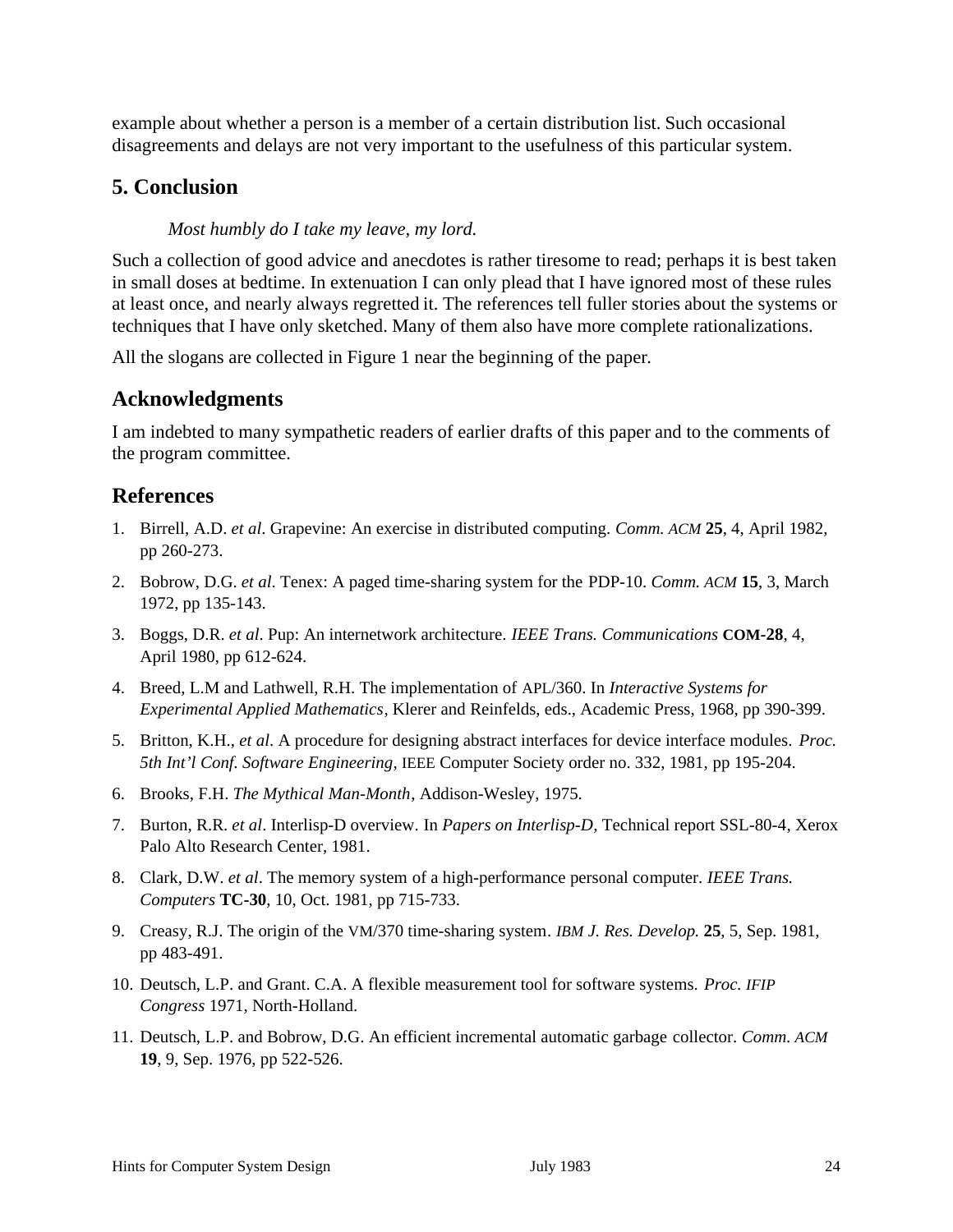- 12. Deutsch, L.P. Efficient implementation of the Smalltalk-80 system. *Proc. 11th ACM Symposium on Principles of Programming Languages*, 1984..
- 13. Dijkstra. E.W. *et al*. On-the-fly garbage collection: An exercise in cooperation. *Comm. ACM* **21**, 11, Nov. 1978, pp 966-975.
- 14. Ditzel, D.R. and McClellan, H.R. Register allocation for free: The C machine stack cache. *SIGPLAN Notices* **17**, 4, April 1982, pp 48-56.
- 15. Geschke, C.M, *et al*. Early experience with Mesa. *Comm. ACM* **20**, 8, Aug. 1977, pp 540-553.
- 16. Gifford, D.K. Weighted voting for replicated data. *Operating Systems Review* **13**, 5, Dec. 1979, pp 150-162.
- 17. Gray, J. *et al*. The recovery manager of the System R database manager. *Computing Surveys* **13**, 2, June 1981, pp 223-242.
- 18. Hansen, P.M. *et al*. A performance evaluation of the Intel iAPX 432, *Computer Architecture News* **10**, 4, June 1982, pp 17-26.
- 19. Hoare, C.A.R. Hints on programming language design. *SIGACT/SIGPLAN Symposium on Principles of Programming Languages*, Boston, Oct. 1973.
- 20. Hoare, C.A.R. Monitors: An operating system structuring concept. *Comm. ACM* **17**, 10, Oct. 1974, pp 549-557.
- 21. Ingalls, D. The Smalltalk graphics kernel. *Byte* **6**, 8, Aug. 1981, pp 168-194.
- 22. Janson, P.A. Using type-extension to organize virtual-memory mechanisms. *Operating Systems Review* **15**, 4, Oct. 1981, pp 6-38.
- 23. Knuth, D.E. An empirical study of Fortran programs, *Software*−*Practice and Experience* **1**, 2, Mar. 1971, pp 105-133.
- 24. Lampson. B.W. Bravo manual. In *Alto Users Handbook*, Xerox Palo Alto Research Center, 1976.
- 25. Lampson, B.W. and Redell, D.D. Experience with processes and monitors in Mesa. *Comm. ACM* **23**, 2, Feb. 1980, pp 105-117.
- 26. Lampson, B.W. *et al*. Electronic image processing system, U.S. Patent 4,203,154, May 1980.
- 27. Lampson, B.W. Replicated commit. Circulated at a workshop on Fundamental Principles of Distributed Computing, Pala Mesa, CA, Dec. 1980.
- 28. Lampson, B.W. and Sturgis, H.E. Atomic transactions. In *Distributed Systems An Advanced Course*, Lecture Notes in Computer Science **105**, Springer, 1981, pp 246-265.
- 29. Lampson, B.W. and Sproull, R.S. An open operating system for a single-user machine. *Operating Systems Review* **13**, 5, Dec. 1979, pp 98-105.
- 30. Lampson, B.W. and Sturgis, H.E. Reflections on an operating system design. *Comm. ACM* **19**, 5, May 1976, pp 251-265.
- 31. McNeil, M. and Tracz, W. PL/1 program efficiency. *SIGPLAN Notices* **5**, 6, June 1980, pp 46-60.
- 32. McQuillan, J.M. and Walden, D.C. The ARPA network design decisions. *Computer Networks* **1**, Aug. 1977, pp 243-299.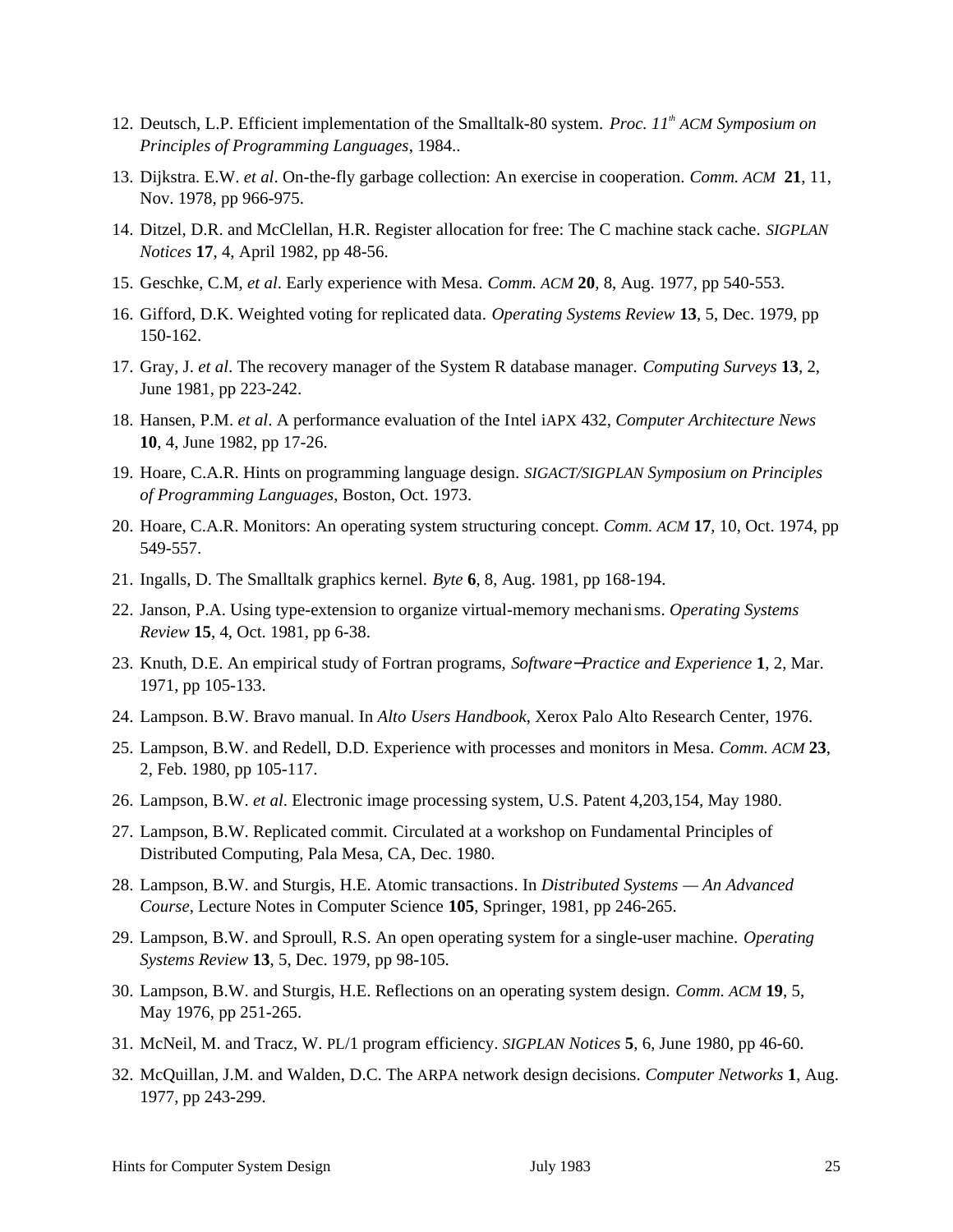- 33. Metcalfe, R.M. and Boggs, D.R. Ethernet: Distributed packet switching for local computer networks. *Comm. ACM* **19**, 7, July 1976, pp 395-404.
- 34. Mitchell, J.G. *Design and Construction of Flexible and Efficient Interactive Programming Systems*. Garland, 1979.
- 35. Mitchell, J.G. and Dion, J. A comparison of two network-based file servers. *Comm. ACM* **25**, 4, April 1982, pp 233-245.
- 36. Needham, R.M. Personal communication. Dec. 1980.
- 37. Newman, W.M. and Sproull, R.F. *Principles of Interactive Computer Graphics*, 2nd ed., McGraw-Hill, 1979.
- 38. Parnas, D.L. On the criteria to be used in decomposing systems into modules. *Comm. ACM* **15**, 12, Dec. 1972, pp 1053-1058.
- 39. Patterson, D.A. and Sequin, C.H. RISC 1: A reduced instruction set VLSI computer*. 8th Symp. Computer Architecture*, IEEE Computer Society order no. 346, May 1981, pp 443-457.
- 40. Paxton, W.H. A client-based transaction system to maintain data integrity. *Operating Systems Review* **13**, 5, Dec. 1979, pp 18-23.
- 41. Radin, G.H. The 801 minicomputer, *SIGPLAN Notices* **17**, 4, April 1992, pp 39-47.
- 42. Redell, D.D. *et al*. Pilot: An operating system for a personal computer. *Comm. ACM* **23**, 2, Feb. 1980, pp 81-91.
- 43. Reed, D. *Naming and Synchronization in a Decentralized Computer System*, MIT LCS TR-205. Sep. 1978.
- 44. Ritchie, D.M. and Thompson, K. The Unix time-sharing system. *Bell System Tech. J.* **57**, 6, July 1978, pp 1905-1930.
- 45. Rovner, P. Personal communication. Dec. 1982.
- 46. Saltzer, J.H. *et al.* End-to-end arguments in system design. *Proc. 2nd Int'l. Conf. Distributed Computing Systems,* Paris, April 1981, pp 509-512.
- 47. Smith, D.C. *et al*. Designing the Star user interface. *Byte* **7**,4, April 1982, pp 242-282 .
- 48. Smith, J.E. A study of branch prediction strategies. *8th Symp. Computer Architecture*, IEEE Computer Society order no. 346, May 1981, pp 135-148.
- 49. Sturgis, H.E, *et al*. Issues in the design and use of a distributed file system. *Operating Systems Review* **14**, 3, July 1980, pp 55-69.
- 50. Sturgis, H.E. *A Postmortem for a Time Sharing System*. Technical Report CSL-74-l, Xerox Palo Alto Research Center, 1974.
- 51. Sweet, R., and Sandman, J. Static analysis of the Mesa instruction set. *SIGPLAN Notices* **17**, 4, April 1982, pp 158-166.
- 52. Tanenbaum, A. Implications of structured programming for machine architecture. *Comm. ACM* **21**, 3, March 1978, pp 237-246.